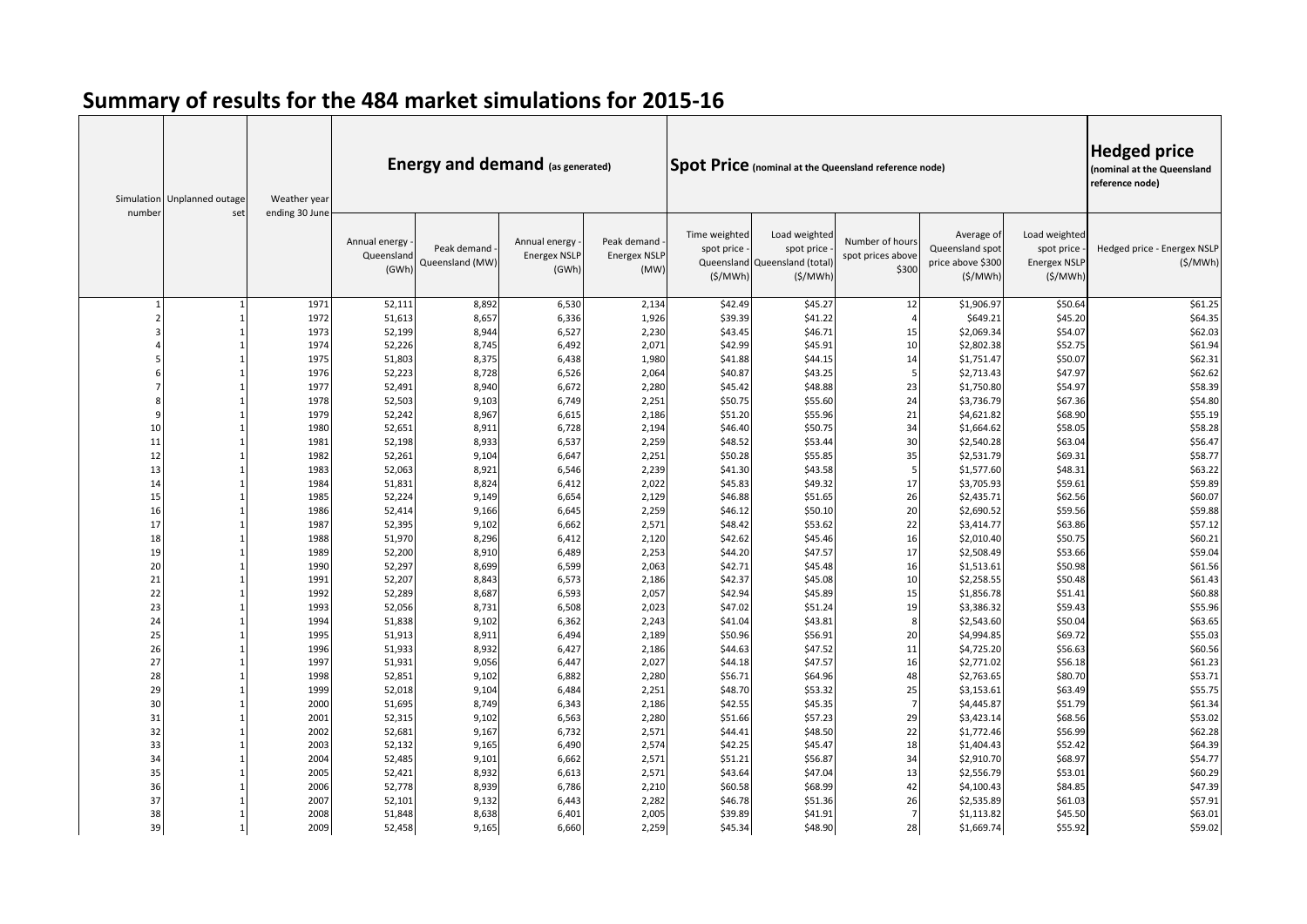| 40       | $\mathbf{1}$   | 2010 | 52,707 | 8,921 | 6,785 | 2,574 | \$57.22 | \$64.80            | 55       | \$2,540.24 | \$77.88 | \$50.29 |
|----------|----------------|------|--------|-------|-------|-------|---------|--------------------|----------|------------|---------|---------|
| 41       | $\mathbf{1}$   | 2011 | 52,589 | 8,968 | 6,650 | 2,230 | \$55.53 | \$63.13            | 39       | \$3,293.63 | \$82.01 | \$55.89 |
| 42       | $\mathbf{1}$   | 2012 | 52,338 | 9,131 | 6,515 | 2,243 | \$51.79 | \$57.88            | 33       | \$3,228.69 | \$69.07 | \$52.99 |
| 43       | $\mathbf{1}$   | 2013 | 52,078 | 8,899 | 6,546 | 2,194 | \$49.13 | \$54.74            | 27       | \$3,012.18 | \$65.34 | \$57.33 |
| 44       | $\mathbf{1}$   | 2014 | 51,988 | 8,830 | 6,595 | 2,571 | \$49.94 | \$55.69            | 30       | \$3,114.42 | \$69.00 | \$57.37 |
| 45       | $\overline{2}$ | 1971 | 52,111 | 8,892 | 6,530 | 2,134 | \$44.31 | \$47.57            | 13       | \$3,050.98 | \$55.87 | \$61.11 |
| 46       | $\overline{2}$ | 1972 | 51,613 | 8,657 | 6,336 | 1,926 | \$42.07 | \$44.54            | 13       | \$2,238.76 | \$50.29 | \$61.20 |
| 47       | $\overline{2}$ | 1973 | 52,199 | 8,944 | 6,527 | 2,230 | \$42.82 | \$45.85            | 12       | \$2,056.86 | \$52.00 | \$61.76 |
| 48       | $\overline{2}$ | 1974 | 52,226 | 8,745 | 6,492 | 2,071 | \$50.06 | \$56.06            | 19       | \$4,723.84 | \$70.94 | \$60.45 |
| 49       | $\overline{2}$ | 1975 | 51,803 | 8,375 | 6,438 | 1,980 | \$43.04 | \$45.69            | 20       | \$1,767.16 | \$52.12 | \$60.84 |
| 50       | $\overline{2}$ | 1976 | 52,223 | 8,728 | 6,526 | 2,064 | \$40.64 | \$43.01            | 9        | \$1,143.97 | \$47.24 | \$62.83 |
| 51       | $\overline{2}$ | 1977 | 52,491 | 8,940 | 6,672 | 2,280 | \$50.57 | \$56.00            | 31       | \$2,840.73 | \$68.49 | \$57.52 |
| 52       | $\overline{2}$ | 1978 | 52,503 | 9,103 | 6,749 | 2,251 | \$51.15 | \$56.45            | 35       | \$2,664.48 | \$69.85 | \$57.04 |
| 53       | $\overline{2}$ | 1979 | 52,242 | 8,967 | 6,615 | 2,186 | \$55.33 | \$61.33            | 35       | \$3,873.55 | \$77.49 | \$52.05 |
| 54       | $\overline{2}$ | 1980 | 52,651 | 8,911 | 6,728 | 2,194 | \$45.68 | \$50.06            | 27       | \$1,846.68 | \$58.70 | \$60.74 |
| 55       | $\overline{2}$ | 1981 | 52,198 | 8,933 | 6,537 | 2,259 | \$63.38 | \$74.30            | 42       | \$4,919.44 | \$98.42 | \$49.47 |
| 56       | $\overline{2}$ | 1982 | 52,261 | 9,104 | 6,647 | 2,251 | \$57.81 | \$65.54            | 45       | \$3,477.61 | \$84.86 | \$53.27 |
| 57       | $\overline{2}$ | 1983 | 52,063 | 8,921 | 6,546 | 2,239 | \$41.48 | \$43.71            | 12       | \$975.81   | \$48.70 | \$62.78 |
| 58       | $\overline{2}$ | 1984 | 51,831 | 8,824 | 6,412 | 2,022 | \$46.62 | \$50.69            | 21       | \$3,357.90 | \$62.64 | \$59.69 |
| 59       | $\overline{2}$ | 1985 | 52,224 | 9,149 | 6,654 | 2,129 | \$45.85 | \$49.59            | 19       | \$2,888.32 | \$59.12 | \$59.92 |
| 60       | $\overline{2}$ | 1986 | 52,414 | 9,166 | 6,645 | 2,259 | \$58.10 | \$66.38            | 42       | \$3,850.22 | \$89.43 | \$55.14 |
| 61       | $\overline{2}$ | 1987 | 52,395 | 9,102 | 6,662 | 2,571 | \$43.22 | \$46.58            | 13       | \$2,277.58 | \$54.24 | \$62.50 |
| 62       | $\overline{2}$ | 1988 | 51,970 | 8,296 | 6,412 | 2,120 | \$42.32 | \$44.85            | 12       | \$2,553.67 | \$50.22 | \$60.28 |
| 63       | $\overline{2}$ | 1989 | 52,200 | 8,910 | 6,489 | 2,253 | \$47.03 | \$51.44            | 27       | \$2,480.19 | \$60.17 | \$58.05 |
| 64       | $\overline{2}$ | 1990 | 52,297 | 8,699 | 6,599 | 2,063 | \$45.84 | \$49.50            | 19       | \$2,755.52 | \$58.78 | \$59.85 |
| 65       | $\overline{2}$ | 1991 | 52,207 | 8,843 | 6,573 | 2,186 | \$48.37 | \$52.88            | 22       | \$3,514.23 | \$61.08 | \$55.20 |
| 66       | $\overline{2}$ | 1992 | 52,289 | 8,687 | 6,593 | 2,057 | \$40.64 | \$42.86            | 15       | \$561.92   | \$47.02 | \$63.10 |
| 67       | $\overline{2}$ | 1993 | 52,056 | 8,731 | 6,508 | 2,023 | \$53.45 | \$59.60            | 34       | \$3,602.40 | \$74.93 | \$52.58 |
| 68       | $\overline{2}$ | 1994 | 51,838 | 9,102 | 6,362 | 2,243 | \$48.89 | \$53.97            | 20       | \$4,564.44 | \$68.75 | \$58.82 |
| 69       | $\overline{2}$ | 1995 | 51,913 | 8,911 | 6,494 | 2,189 | \$44.41 | \$47.86            | 29       | \$1,502.13 | \$54.85 | \$60.02 |
| 70       | $\overline{2}$ | 1996 | 51,933 | 8,932 | 6,427 | 2,186 | \$40.49 | \$42.64            | 13       | \$1,213.75 | \$47.95 | \$63.62 |
| 71       | $\overline{2}$ | 1997 | 51,931 | 9,056 | 6,447 | 2,027 | \$50.12 | \$54.74            | 19       | \$5,091.57 | \$67.13 | \$54.92 |
| $72\,$   | $\overline{2}$ | 1998 | 52,851 | 9,102 | 6,882 | 2,280 | \$59.23 | \$68.57            | 48       | \$3,260.36 | \$89.63 | \$55.88 |
| 73       | $\overline{2}$ | 1999 | 52,018 | 9,104 | 6,484 | 2,251 | \$47.12 | \$51.59            | 23       | \$2,906.71 | \$61.63 | \$58.32 |
| 74       | $\overline{2}$ | 2000 | 51,695 | 8,749 | 6,343 | 2,186 | \$42.59 | \$45.44            | 8        | \$4,071.03 | \$52.74 | \$61.69 |
| 75       | $\overline{2}$ | 2001 | 52,315 | 9,102 | 6,563 | 2,280 | \$51.47 | \$56.85            | 37       | \$2,676.27 | \$67.22 | \$52.08 |
| 76       | $\overline{2}$ | 2002 | 52,681 | 9,167 | 6,732 | 2,571 | \$46.02 | \$50.59            | 28       | \$1,969.97 | \$60.20 | \$60.52 |
| 77       | $\overline{2}$ | 2003 | 52,132 | 9,165 | 6,490 | 2,574 | \$48.29 | \$53.75            | 30       | \$2,658.12 | \$66.02 | \$60.11 |
| 78       | $\overline{2}$ | 2004 | 52,485 | 9,101 | 6,662 | 2,571 | \$47.60 | \$52.08            | 22       | \$3,057.07 | \$62.79 | \$58.70 |
| 79       | $\overline{2}$ | 2005 | 52,421 | 8,932 | 6,613 | 2,571 | \$46.29 | \$50.74            | 27       | \$2,132.58 | \$60.56 | \$60.75 |
| 80       | $\overline{2}$ | 2006 | 52,778 | 8,939 | 6,786 | 2,210 | \$54.32 | \$60.90            | 41       | \$2,907.62 | \$73.21 | \$53.19 |
| 81       | $\overline{2}$ | 2007 | 52,101 | 9,132 | 6,443 | 2,282 | \$50.30 | \$56.09            | 24       | \$3,997.64 | \$72.42 | \$59.45 |
| 82       | $\overline{2}$ | 2008 | 51,848 | 8,638 | 6,401 | 2,005 | \$40.93 | \$43.19            | 11       | \$1,579.49 | \$47.54 | \$61.88 |
| 83       | $\overline{2}$ | 2009 | 52,458 | 9,165 | 6,660 | 2,259 | \$50.47 | \$55.73            | 32       | \$2,886.59 | \$66.29 | \$54.07 |
| 84       | $\overline{2}$ | 2010 | 52,707 | 8,921 | 6,785 | 2,574 | \$65.32 | \$76.10            | 60       | \$3,519.56 | \$96.90 | \$45.62 |
| 85       | $\overline{2}$ | 2011 | 52,589 | 8,968 | 6,650 | 2,230 | \$63.47 | \$72.78            | 52       | \$3,819.41 | \$93.84 | \$45.19 |
| 86       | $\overline{2}$ | 2012 | 52,338 | 9,131 | 6,515 | 2,243 | \$52.41 | \$58.70            | 32       | \$3,496.69 | \$70.51 | \$53.80 |
| 87       | $\overline{2}$ | 2013 | 52,078 | 8,899 | 6,546 | 2,194 | \$51.33 | \$57.23            | 35       | \$2,907.28 | \$67.33 | \$53.15 |
| 88       | $\overline{2}$ | 2014 | 51,988 | 8,830 | 6,595 | 2,571 | \$42.51 | \$45.49            | 23       | \$1,259.36 | \$50.80 | \$61.08 |
| 89       | 3              | 1971 | 52,111 | 8,892 | 6,530 | 2,134 | \$43.98 | \$47.03            | 11       | \$3,422.62 | \$55.62 | \$61.64 |
| 90<br>91 | 3              | 1972 | 51,613 | 8,657 | 6,336 | 1,926 | \$41.49 | \$44.02            | 16       | \$1,638.36 | \$50.70 | \$63.11 |
|          | 3              | 1973 | 52,199 | 8,944 | 6,527 | 2,230 | \$44.98 | \$48.80            | 16       | \$2,966.63 | \$58.13 | \$61.82 |
| 92<br>93 | 3<br>3         | 1974 | 52,226 | 8,745 | 6,492 | 2,071 | \$42.07 | \$44.70<br>\$47.48 | 19<br>15 | \$1,209.07 | \$50.67 | \$62.54 |
|          |                | 1975 | 51,803 | 8,375 | 6,438 | 1,980 | \$44.45 |                    |          | \$3,220.81 | \$56.49 | \$60.88 |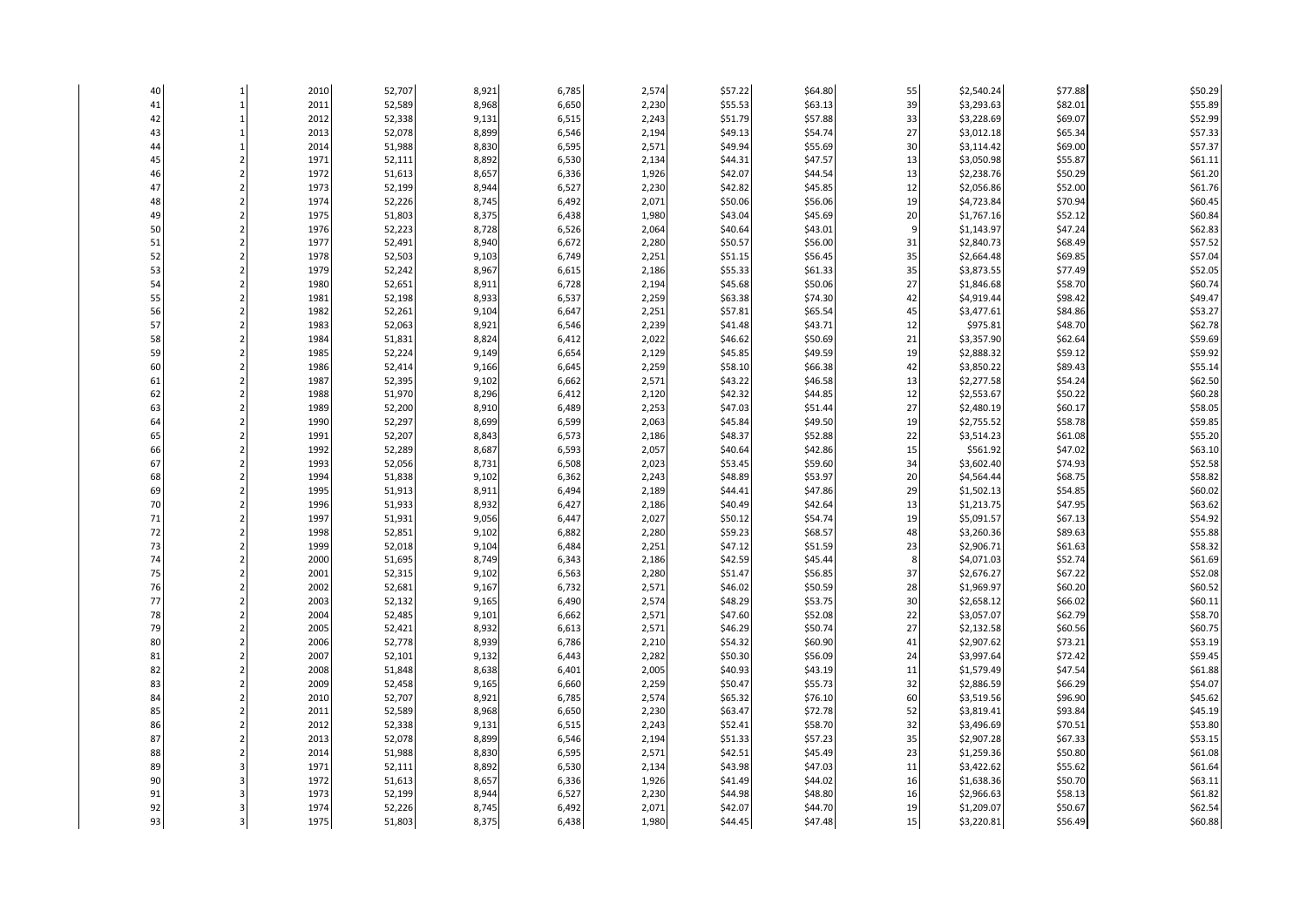| 94  |   | 1976 | 52,223 | 8,728 | 6,526 | 2,064 | \$40.92 | \$43.21 | $\overline{7}$ | \$2,075.36 | \$48.29 | \$62.77 |
|-----|---|------|--------|-------|-------|-------|---------|---------|----------------|------------|---------|---------|
| 95  | 3 | 1977 | 52,491 | 8,940 | 6,672 | 2,280 | \$49.24 | \$54.66 | 25             | \$3,092.59 | \$65.34 | \$57.70 |
| 96  |   | 1978 | 52,503 | 9,103 | 6,749 | 2,251 | \$44.20 | \$47.66 | 25             | \$1,428.06 | \$55.20 | \$61.39 |
| 97  |   | 1979 | 52,242 | 8,967 | 6,615 | 2,186 | \$49.48 | \$53.86 | 20             | \$4,245.26 | \$66.33 | \$57.03 |
| 98  |   | 1980 | 52,651 | 8,911 | 6,728 | 2,194 | \$49.53 | \$54.69 | 29             | \$2,977.98 | \$65.97 | \$56.62 |
| 99  |   | 1981 | 52,198 | 8,933 | 6,537 | 2,259 | \$46.40 | \$50.51 | 24             | \$2,449.44 | \$59.20 | \$58.74 |
| 100 |   | 1982 | 52,261 | 9,104 | 6,647 | 2,251 | \$49.15 | \$53.93 | 22             | \$3,619.59 | \$65.63 | \$57.89 |
| 101 |   | 1983 | 52,063 | 8,921 | 6,546 | 2,239 | \$44.33 | \$47.68 | 15             | \$2,588.56 | \$55.55 | \$60.87 |
| 102 |   | 1984 | 51,831 | 8,824 | 6,412 | 2,022 | \$44.70 | \$47.65 | 15             | \$3,637.14 | \$57.92 | \$60.83 |
| 103 |   | 1985 | 52,224 | 9,149 | 6,654 | 2,129 | \$49.95 | \$56.44 | 24             | \$3,833.31 | \$71.88 | \$60.78 |
| 104 |   | 1986 | 52,414 | 9,166 | 6,645 | 2,259 | \$45.83 | \$49.74 | 25             | \$2,142.11 | \$57.04 | \$57.87 |
| 105 |   | 1987 | 52,395 | 9,102 | 6,662 | 2,571 | \$45.83 | \$50.74 | 20             | \$2,863.28 | \$63.44 | \$64.41 |
| 106 |   | 1988 | 51,970 | 8,296 | 6,412 | 2,120 | \$44.47 | \$47.79 | 10             | \$5,184.63 | \$54.60 | \$57.95 |
| 107 |   | 1989 | 52,200 | 8,910 | 6,489 | 2,253 | \$43.54 | \$46.96 | 25             | \$1,599.77 | \$53.25 | \$60.60 |
| 108 |   | 1990 | 52,297 | 8,699 | 6,599 | 2,063 | \$43.01 | \$45.76 | 20             | \$1,395.45 | \$52.60 | \$61.97 |
| 109 |   | 1991 | 52,207 | 8,843 | 6,573 | 2,186 | \$47.10 | \$51.97 | 20             | \$3,427.02 | \$62.21 | \$59.27 |
| 110 |   | 1992 | 52,289 | 8,687 | 6,593 | 2,057 | \$42.76 | \$45.62 | 16             | \$1,785.61 | \$50.55 | \$60.55 |
| 111 |   | 1993 | 52,056 | 8,731 | 6,508 | 2,023 | \$45.94 | \$49.88 | 24             | \$2,393.65 | \$58.85 | \$58.87 |
| 112 |   | 1994 | 51,838 | 9,102 | 6,362 | 2,243 | \$41.67 | \$44.65 | 11             | \$2,821.46 | \$51.08 | \$62.24 |
| 113 |   | 1995 | 51,913 | 8,911 | 6,494 | 2,189 | \$45.39 | \$49.01 | 17             | \$3,206.34 | \$59.02 | \$60.63 |
| 114 |   | 1996 | 51,933 | 8,932 | 6,427 | 2,186 | \$42.65 | \$45.24 | 14             | \$2,635.89 | \$52.33 | \$61.53 |
| 115 |   | 1997 | 51,931 | 9,056 | 6,447 | 2,027 | \$46.49 | \$49.95 | 19             | \$3,534.73 | \$59.97 | \$58.33 |
| 116 |   | 1998 | 52,851 | 9,102 | 6,882 | 2,280 | \$61.52 | \$71.21 | 60             | \$2,973.52 | \$94.20 | \$54.91 |
| 117 |   | 1999 | 52,018 | 9,104 | 6,484 | 2,251 | \$46.98 | \$51.09 | 24             | \$2,804.80 | \$61.83 | \$58.92 |
| 118 |   | 2000 | 51,695 | 8,749 | 6,343 | 2,186 | \$42.29 | \$45.09 | 10             | \$3,236.83 | \$51.95 | \$61.58 |
| 119 |   | 2001 | 52,315 | 9,102 | 6,563 | 2,280 | \$47.44 | \$51.74 | 28             | \$2,317.08 | \$59.82 | \$56.28 |
| 120 |   | 2002 | 52,681 | 9,167 | 6,732 | 2,571 | \$44.35 | \$48.53 | 19             | \$2,188.11 | \$59.34 | \$65.73 |
| 121 |   | 2003 | 52,132 | 9,165 | 6,490 | 2,574 | \$47.08 | \$52.45 | 24             | \$2,934.53 | \$66.63 | \$66.25 |
| 122 |   | 2004 | 52,485 | 9,101 | 6,662 | 2,571 | \$56.92 | \$66.06 | 32             | \$4,762.30 | \$89.22 | \$57.80 |
| 123 |   | 2005 | 52,421 | 8,932 | 6,613 | 2,571 | \$44.48 | \$48.44 | 16             | \$2,623.21 | \$58.43 | \$63.98 |
| 124 |   | 2006 | 52,778 | 8,939 | 6,786 | 2,210 | \$49.58 | \$54.73 | 33             | \$2,372.94 | \$64.57 | \$57.23 |
| 125 |   | 2007 | 52,101 | 9,132 | 6,443 | 2,282 | \$41.96 | \$44.64 | 12             | \$1,945.75 | \$49.41 | \$60.98 |
| 126 |   | 2008 | 51,848 | 8,638 | 6,401 | 2,005 | \$41.16 | \$43.49 | 17             | \$1,312.56 | \$48.79 | \$62.40 |
| 127 |   | 2009 | 52,458 | 9,165 | 6,660 | 2,259 | \$46.99 | \$51.56 | 22             | \$2,857.98 | \$61.60 | \$59.50 |
| 128 |   | 2010 | 52,707 | 8,921 | 6,785 | 2,574 | \$61.45 | \$70.55 | 59             | \$3,072.38 | \$88.46 | \$48.21 |
| 129 |   | 2011 | 52,589 | 8,968 | 6,650 | 2,230 | \$57.17 | \$65.74 | 44             | \$3,306.14 | \$86.88 | \$55.61 |
| 130 |   | 2012 | 52,338 | 9,131 | 6,515 | 2,243 | \$51.99 | \$59.28 | 20             | \$5,385.57 | \$75.73 | \$58.10 |
| 131 |   | 2013 | 52,078 | 8,899 | 6,546 | 2,194 | \$46.80 | \$51.07 | 25             | \$2,551.37 | \$60.11 | \$58.61 |
| 132 |   | 2014 | 51,988 | 8,830 | 6,595 | 2,571 | \$43.20 | \$46.72 | 19             | \$2,002.89 | \$54.45 | \$62.66 |
| 133 |   | 1971 | 52,111 | 8,892 | 6,530 | 2,134 | \$45.65 | \$48.91 | 14             | \$3,692.55 | \$58.83 | \$61.08 |
| 134 |   | 1972 | 51,613 | 8,657 | 6,336 | 1,926 | \$44.67 | \$47.98 | 13             | \$4,015.82 | \$58.42 | \$61.33 |
| 135 |   | 1973 | 52,199 | 8,944 | 6,527 | 2,230 | \$51.24 | \$58.02 | 17             | \$5,878.44 | \$74.86 | \$60.27 |
| 136 |   | 1974 | 52,226 | 8,745 | 6,492 | 2,071 | \$42.74 | \$45.76 | 19             | \$1,425.92 | \$52.21 | \$62.49 |
| 137 |   | 1975 | 51,803 | 8,375 | 6,438 | 1,980 | \$42.89 | \$45.43 | 16             | \$2,068.72 | \$52.56 | \$61.57 |
| 138 |   | 1976 | 52,223 | 8,728 | 6,526 | 2,064 | \$40.18 | \$42.33 | 14             | \$618.16   | \$46.02 | \$63.01 |
| 139 |   | 1977 | 52,491 | 8,940 | 6,672 | 2,280 | \$44.83 | \$48.18 | 15             | \$2,401.67 | \$55.44 | \$60.49 |
| 140 |   | 1978 | 52,503 | 9,103 | 6,749 | 2,251 | \$52.73 | \$58.80 | 35             | \$3,070.99 | \$73.93 | \$56.07 |
| 141 |   | 1979 | 52,242 | 8,967 | 6,615 | 2,186 | \$50.22 | \$54.67 | 37             | \$2,434.99 | \$65.12 | \$54.82 |
| 142 |   | 1980 | 52,651 | 8,911 | 6,728 | 2,194 | \$56.71 | \$64.26 | 45             | \$3,290.72 | \$81.35 | \$53.88 |
| 143 |   | 1981 | 52,198 | 8,933 | 6,537 | 2,259 | \$46.08 | \$50.27 | 19             | \$2,781.25 | \$59.25 | \$60.44 |
| 144 |   | 1982 | 52,261 | 9,104 | 6,647 | 2,251 | \$50.33 | \$56.03 | 29             | \$3,069.16 | \$68.29 | \$57.04 |
| 145 |   | 1983 | 52,063 | 8,921 | 6,546 | 2,239 | \$50.79 | \$55.14 | 23             | \$4,088.91 | \$65.50 | \$52.56 |
| 146 |   | 1984 | 51,831 | 8,824 | 6,412 | 2,022 | \$49.42 | \$53.54 | 22             | \$4,322.17 | \$66.73 | \$56.09 |
| 147 |   | 1985 | 52,224 | 9,149 | 6,654 | 2,129 | \$48.58 | \$53.32 | 23             | \$3,446.36 | \$65.60 | \$58.65 |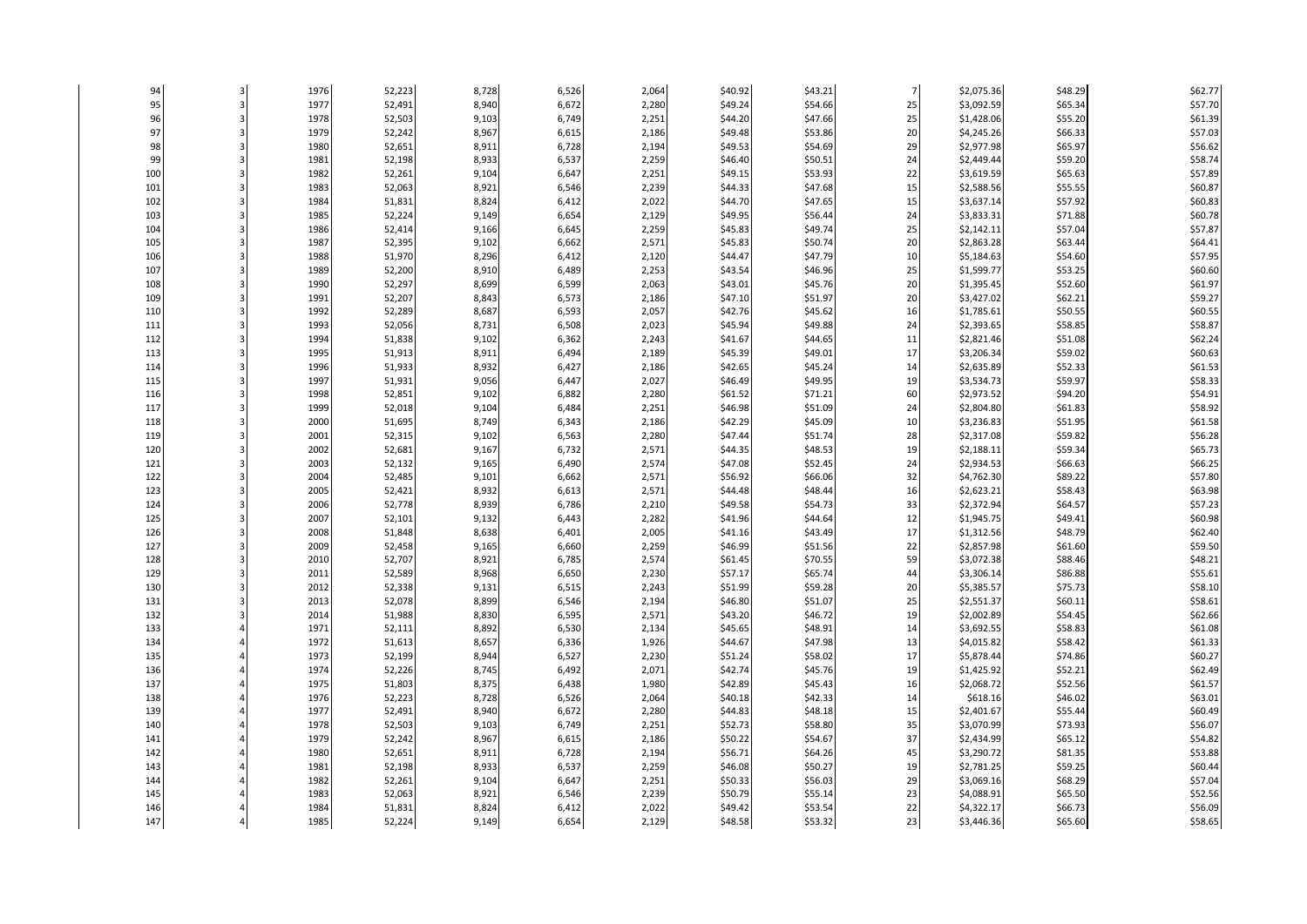| 52,395<br>\$65.24<br>\$83.72<br>1987<br>9,102<br>6,662<br>2,571<br>\$56.84<br>43<br>\$3,509.91<br>149<br>150<br>1988<br>51,970<br>8,296<br>6,412<br>2,120<br>\$45.44<br>\$48.81<br>13<br>\$59.17<br>\$4,462.61<br>52,200<br>8,910<br>6,489<br>2,253<br>\$45.98<br>\$50.55<br>24<br>\$2,521.10<br>\$58.32<br>151<br>1989<br>152<br>1990<br>52,297<br>8,699<br>6,599<br>2,063<br>\$44.74<br>\$48.07<br>16<br>\$2,638.95<br>\$54.80 | \$52.70<br>\$60.63<br>\$57.95<br>\$59.21<br>\$55.68 |
|----------------------------------------------------------------------------------------------------------------------------------------------------------------------------------------------------------------------------------------------------------------------------------------------------------------------------------------------------------------------------------------------------------------------------------|-----------------------------------------------------|
|                                                                                                                                                                                                                                                                                                                                                                                                                                  |                                                     |
|                                                                                                                                                                                                                                                                                                                                                                                                                                  |                                                     |
|                                                                                                                                                                                                                                                                                                                                                                                                                                  |                                                     |
|                                                                                                                                                                                                                                                                                                                                                                                                                                  |                                                     |
| 2,186<br>28<br>\$67.15<br>153<br>1991<br>52,207<br>8,843<br>6,573<br>\$49.90<br>\$55.18<br>\$3,288.73                                                                                                                                                                                                                                                                                                                            |                                                     |
| 154<br>1992<br>52,289<br>8,687<br>6,593<br>2,057<br>\$42.34<br>\$44.94<br>\$2,032.32<br>\$50.11<br>11                                                                                                                                                                                                                                                                                                                            | \$61.33                                             |
| 2,023<br>20<br>\$56.27<br>155<br>1993<br>52,056<br>8,731<br>6,508<br>\$44.56<br>\$47.92<br>\$2,261.00                                                                                                                                                                                                                                                                                                                            | \$60.41                                             |
| 156<br>1994<br>51,838<br>9,102<br>6,362<br>2,243<br>\$52.00<br>\$58.50<br>30<br>\$3,962.26<br>\$74.57                                                                                                                                                                                                                                                                                                                            | \$56.12                                             |
| 2,189<br>\$46.04<br>157<br>1995<br>51,913<br>8,911<br>6,494<br>\$43.12<br>13<br>\$2,463.20<br>\$51.03                                                                                                                                                                                                                                                                                                                            | \$59.71                                             |
| \$57.71<br>158<br>1996<br>51,933<br>8,932<br>6,427<br>2,186<br>\$44.89<br>\$48.35<br>18<br>\$3,085.50                                                                                                                                                                                                                                                                                                                            | \$60.05                                             |
| 1997<br>2,027<br>\$48.55<br>29<br>\$56.97<br>159<br>51,931<br>9,056<br>6,447<br>\$44.88<br>\$1,814.41                                                                                                                                                                                                                                                                                                                            | \$60.26                                             |
| 6,882<br>2,280<br>\$75.37<br>59<br>160<br>1998<br>52,851<br>9,102<br>\$64.37<br>\$3,408.86<br>\$100.52                                                                                                                                                                                                                                                                                                                           | \$52.45                                             |
| 161<br>1999<br>52,018<br>9,104<br>6,484<br>2,251<br>\$50.82<br>\$56.20<br>28<br>\$3,581.53<br>\$69.73                                                                                                                                                                                                                                                                                                                            | \$55.56                                             |
| \$50.39<br>162<br>2000<br>51,695<br>8,749<br>6,343<br>2,186<br>\$45.85<br>19<br>\$3,241.71<br>\$61.21                                                                                                                                                                                                                                                                                                                            | \$60.14                                             |
| 163<br>2001<br>9,102<br>6,563<br>2,280<br>\$48.58<br>\$53.66<br>31<br>\$2,382.65<br>\$63.73<br>52,315                                                                                                                                                                                                                                                                                                                            | \$57.25                                             |
| 2002<br>2,571<br>35<br>164<br>52,681<br>9,167<br>6,732<br>\$60.03<br>\$70.67<br>\$5,085.35<br>\$99.14                                                                                                                                                                                                                                                                                                                            | \$62.88                                             |
| \$57.93<br>165<br>2003<br>52,132<br>9,165<br>6,490<br>2,574<br>\$50.92<br>36<br>\$2,862.30<br>\$72.62                                                                                                                                                                                                                                                                                                                            | \$58.99                                             |
| 2004<br>52,485<br>2,571<br>\$73.23<br>49<br>\$96.87<br>166<br>9,101<br>6,662<br>\$63.68<br>\$4,287.63                                                                                                                                                                                                                                                                                                                            | \$46.95                                             |
| \$55.64<br>167<br>2005<br>52,421<br>8,932<br>6,613<br>2,571<br>\$50.37<br>28<br>\$3,425.08<br>\$67.28                                                                                                                                                                                                                                                                                                                            | \$55.33                                             |
| 168<br>2006<br>52,778<br>6,786<br>2,210<br>\$62.85<br>\$72.73<br>46<br>\$93.76<br>8,939<br>\$4,229.36                                                                                                                                                                                                                                                                                                                            | \$50.13                                             |
| 2007<br>2,282<br>\$43.76<br>169<br>52,101<br>9,132<br>6,443<br>\$41.29<br>12<br>\$1,308.65<br>\$48.12                                                                                                                                                                                                                                                                                                                            | \$61.96                                             |
| 170<br>2008<br>51,848<br>2,005<br>\$43.98<br>\$47.16<br>21<br>\$54.42<br>8,638<br>6,401<br>\$2,207.47                                                                                                                                                                                                                                                                                                                            | \$59.78                                             |
| 171<br>2009<br>2,259<br>\$49.35<br>25<br>\$56.67<br>52,458<br>9,165<br>6,660<br>\$45.62<br>\$2,055.89                                                                                                                                                                                                                                                                                                                            | \$58.46                                             |
| 172<br>2010<br>52,707<br>8,921<br>6,785<br>2,574<br>\$66.17<br>\$76.50<br>62<br>\$3,540.96<br>\$94.50                                                                                                                                                                                                                                                                                                                            | \$42.62                                             |
| 173<br>2011<br>52,589<br>8,968<br>6,650<br>2,230<br>\$53.61<br>\$60.39<br>41<br>\$77.04<br>\$2,744.90                                                                                                                                                                                                                                                                                                                            | \$57.50                                             |
| 174<br>2012<br>52,338<br>9,131<br>6,515<br>2,243<br>\$56.25<br>\$63.98<br>38<br>\$3,848.19<br>\$79.74                                                                                                                                                                                                                                                                                                                            | \$50.91                                             |
| 175<br>52,078<br>2,194<br>\$56.16<br>\$63.89<br>34<br>\$77.25<br>2013<br>8,899<br>6,546<br>\$4,253.03                                                                                                                                                                                                                                                                                                                            | \$47.38                                             |
| 24<br>176<br>2014<br>51,988<br>8,830<br>6,595<br>2,571<br>\$45.51<br>\$49.92<br>\$2,329.43<br>\$61.04                                                                                                                                                                                                                                                                                                                            | \$63.80                                             |
| 177<br>1971<br>52,111<br>8,892<br>6,530<br>2,134<br>\$42.95<br>\$45.89<br>14<br>\$1,971.53<br>\$53.16                                                                                                                                                                                                                                                                                                                            | \$63.39                                             |
| 178<br>1972<br>1,926<br>\$42.77<br>51,613<br>8,657<br>6,336<br>\$40.60<br>13<br>\$1,205.78<br>\$48.26                                                                                                                                                                                                                                                                                                                            | \$63.84                                             |
| 2,230<br>179<br>1973<br>52,199<br>8,944<br>6,527<br>\$42.97<br>\$46.07<br>11<br>\$52.85<br>\$2,539.45                                                                                                                                                                                                                                                                                                                            | \$62.74                                             |
| 1974<br>2,071<br>\$45.99<br>\$49.95<br>22<br>\$2,563.79<br>\$59.07<br>180<br>52,226<br>8,745<br>6,492                                                                                                                                                                                                                                                                                                                            | \$59.73                                             |
| 181<br>1975<br>51,803<br>8,375<br>6,438<br>1,980<br>\$40.27<br>\$42.32<br>10<br>\$987.01<br>\$47.22                                                                                                                                                                                                                                                                                                                              | \$63.94                                             |
| 182<br>1976<br>52,223<br>8,728<br>6,526<br>2,064<br>\$40.83<br>\$43.20<br>\$2,467.65<br>\$48.08<br>6                                                                                                                                                                                                                                                                                                                             | \$62.71                                             |
| \$49.72<br>183<br>1977<br>52,491<br>8,940<br>6,672<br>2,280<br>\$45.72<br>25<br>\$1,790.75<br>\$58.54                                                                                                                                                                                                                                                                                                                            | \$61.21                                             |
| 184<br>1978<br>52,503<br>9,103<br>6,749<br>2,251<br>\$48.66<br>\$53.67<br>25<br>\$2,923.03<br>\$64.71                                                                                                                                                                                                                                                                                                                            | \$58.12                                             |
| 25<br>185<br>1979<br>52,242<br>8,967<br>6,615<br>2,186<br>\$48.86<br>\$52.97<br>\$3,134.80<br>\$64.70                                                                                                                                                                                                                                                                                                                            | \$57.36                                             |
| 186<br>1980<br>52,651<br>8,911<br>6,728<br>2,194<br>\$50.75<br>\$56.84<br>45<br>\$2,180.41<br>\$68.02                                                                                                                                                                                                                                                                                                                            | \$56.34                                             |
| 187<br>6,537<br>2,259<br>\$63.47<br>1981<br>52,198<br>8,933<br>\$49.46<br>\$54.47<br>29<br>\$2,905.85                                                                                                                                                                                                                                                                                                                            | \$54.87                                             |
| 188<br>1982<br>52,261<br>9,104<br>2,251<br>\$49.97<br>\$54.96<br>31<br>\$2,801.91<br>\$67.66<br>6,647                                                                                                                                                                                                                                                                                                                            | \$58.04                                             |
| 1983<br>2,239<br>\$48.22<br>24<br>189<br>52,063<br>8,921<br>6,546<br>\$44.94<br>\$1,814.55<br>\$55.66                                                                                                                                                                                                                                                                                                                            | \$59.78                                             |
| 1984<br>2,022<br>\$50.25<br>16<br>190<br>51,831<br>8,824<br>6,412<br>\$46.68<br>\$4,437.37<br>\$62.40                                                                                                                                                                                                                                                                                                                            | \$59.60                                             |
| 191<br>1985<br>52,224<br>6,654<br>2,129<br>\$44.32<br>\$47.52<br>\$55.47<br>9,149<br>16<br>\$2,600.49                                                                                                                                                                                                                                                                                                                            | \$60.87                                             |
| 2,259<br>27<br>192<br>1986<br>52,414<br>9,166<br>6,645<br>\$45.67<br>\$49.67<br>\$59.03<br>\$1,948.26                                                                                                                                                                                                                                                                                                                            | \$60.34                                             |
| 193<br>1987<br>52,395<br>9,102<br>2,571<br>\$44.64<br>\$48.37<br>27<br>\$1,661.85<br>\$57.67<br>6,662                                                                                                                                                                                                                                                                                                                            | \$62.13                                             |
| 194<br>8,296<br>2,120<br>\$43.05<br>13<br>1988<br>51,970<br>6,412<br>\$40.75<br>\$1,265.40<br>\$48.06                                                                                                                                                                                                                                                                                                                            | \$63.12                                             |
| 195<br>1989<br>52,200<br>8,910<br>6,489<br>2,253<br>\$45.09<br>\$48.92<br>17<br>\$2,990.79<br>\$56.63                                                                                                                                                                                                                                                                                                                            | \$59.32                                             |
| 52,297<br>2,063<br>196<br>1990<br>8,699<br>6,599<br>\$45.96<br>\$49.63<br>20<br>\$2,728.95<br>\$59.23                                                                                                                                                                                                                                                                                                                            | \$60.61                                             |
| 197<br>1991<br>52,207<br>8,843<br>6,573<br>2,186<br>\$43.37<br>\$46.68<br>19<br>\$1,794.22<br>\$53.10                                                                                                                                                                                                                                                                                                                            | \$61.15                                             |
| 1992<br>8,687<br>2,057<br>\$40.02<br>\$42.04<br>\$380.13<br>\$45.95<br>198<br>52,289<br>6,593<br>6                                                                                                                                                                                                                                                                                                                               | \$63.68                                             |
| 1993<br>199<br>52,056<br>8,731<br>6,508<br>2,023<br>\$49.22<br>\$54.08<br>32<br>\$2,713.18<br>\$64.73                                                                                                                                                                                                                                                                                                                            | \$54.96                                             |
| 200<br>1994<br>9,102<br>2,243<br>\$42.17<br>\$45.29<br>17<br>\$53.40<br>51,838<br>6,362<br>\$1,927.80                                                                                                                                                                                                                                                                                                                            | \$63.57                                             |
| 1995<br>2,189<br>\$42.20<br>\$45.00<br>15<br>\$1,622.84<br>\$50.70<br>201<br>51,913<br>8,911<br>6,494                                                                                                                                                                                                                                                                                                                            | \$61.91                                             |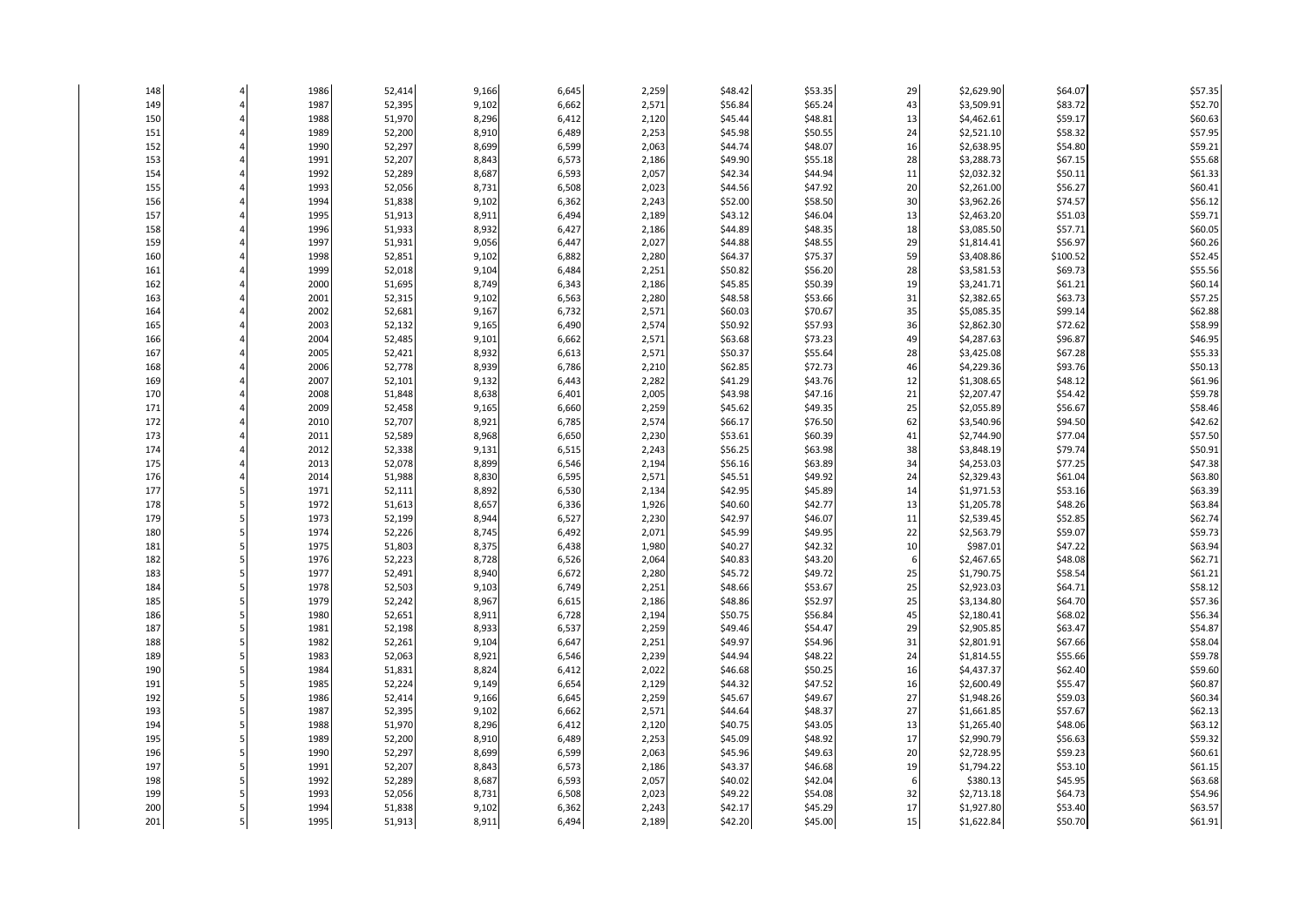| 202        | 1996         | 51,933           | 8,932          | 6,427          | 2,186          | \$44.13            | \$47.19            | 21             | \$2,306.43               | \$55.69            | \$60.73            |
|------------|--------------|------------------|----------------|----------------|----------------|--------------------|--------------------|----------------|--------------------------|--------------------|--------------------|
| 203        | 1997         | 51,931           | 9,056          | 6,447          | 2,027          | \$45.62            | \$49.34            | 15             | \$3,888.22               | \$58.76            | \$59.29            |
| 204        | 1998         | 52,851           | 9,102          | 6,882          | 2,280          | \$57.43            | \$65.59            | 57             | \$2,501.17               | \$85.61            | \$58.15            |
| 205        | 1999         | 52,018           | 9,104          | 6,484          | 2,251          | \$45.90            | \$49.85            | 24             | \$2,367.28               | \$58.31            | \$58.55            |
| 206        | 2000         | 51,695           | 8,749          | 6,343          | 2,186          | \$43.21            | \$46.30            | 16             | \$2,441.22               | \$54.51            | \$61.84            |
| 207        | 2001         | 52,315           | 9,102          | 6,563          | 2,280          | \$52.34            | \$58.75            | 33             | \$3,263.82               | \$72.38            | \$54.05            |
| 208        | 2002         | 52,681           | 9,167          | 6,732          | 2,571          | \$43.00            | \$46.42            | 18             | \$1,474.20               | \$53.22            | \$62.57            |
| 209        | 2003         | 52,132           | 9,165          | 6,490          | 2,574          | \$42.41            | \$45.37            | 22             | \$1,302.53               | \$51.33            | \$62.29            |
| 210        | 2004         | 52,485           | 9,101          | 6,662          | 2,571          | \$50.40            | \$56.17            | 34             | \$2,722.61               | \$69.71            | \$58.96            |
| 211        | 2005         | 52,421           | 8,932          | 6,613          | 2,571          | \$44.60            | \$48.30            | 17             | \$2,544.44               | \$54.59            | \$59.24            |
| 212        | 2006         | 52,778           | 8,939          | 6,786          | 2,210          | \$54.10            | \$61.05            | 42             | \$2,788.70               | \$75.90            | \$56.62            |
| 213        | 2007         | 52,101           | 9,132          | 6,443          | 2,282          | \$42.38            | \$45.54            | 19             | \$1,389.18               | \$51.68            | \$62.19            |
| 214        | 2008         | 51,848           | 8,638          | 6,401          | 2,005          | \$42.78            | \$45.58            | 13             | \$2,635.46               | \$52.54            | \$61.45            |
| 215        | 2009         | 52,458           | 9,165          | 6,660          | 2,259          | \$45.04            | \$48.66            | 28             | \$1,614.17               | \$56.26            | \$60.16            |
| 216        | 2010         | 52,707           | 8,921          | 6,785          | 2,574          | \$57.20            | \$64.59            | 59             | \$2,381.52               | \$77.88            | \$50.85            |
| 217        | 2011         | 52,589           | 8,968          | 6,650          | 2,230          | \$58.16            | \$66.62            | 44             | \$3,485.30               | \$84.59            | \$51.41            |
| 218        | 2012         | 52,338           | 9,131          | 6,515          | 2,243          | \$48.06            | \$53.25            | 36             | \$2,055.80               | \$64.55            | \$59.69            |
| 219        | 2013         | 52,078           | 8,899          | 6,546          | 2,194          | \$45.95            | \$50.02            | 29             | \$1,909.23               | \$56.98            | \$58.18            |
| 220        | 2014         | 51,988           | 8,830          | 6,595          | 2,571          | \$40.66            | \$42.99            | 14             | \$994.97                 | \$46.85            | \$62.07            |
| 221        | 1971         | 52,111           | 8,892          | 6,530          | 2,134          | \$41.67            | \$44.30            | 14             | \$1,260.69               | \$49.51            | \$62.60            |
| 222        | 1972         | 51,613           | 8,657          | 6,336          | 1,926          | \$41.83            | \$44.15            | $\overline{7}$ | \$3,841.92               | \$50.40            | \$62.11            |
| 223        | 1973         | 52,199           | 8,944          | 6,527          | 2,230          | \$41.58            | \$44.28            | 8              | \$1,908.92               | \$49.43            | \$62.59            |
| 224        | 1974         | 52,226           | 8,745          | 6,492          | 2,071          | \$44.77            | \$48.45            | 17             | \$2,624.96               | \$55.59            | \$59.98            |
| 225        | 1975         | 51,803           | 8,375          | 6,438          | 1,980          | \$43.76            | \$46.65            | 16             | \$2,591.97               | \$55.56            | \$62.07            |
| 226        | 1976<br>1977 | 52,223<br>52,491 | 8,728          | 6,526<br>6,672 | 2,064          | \$42.26            | \$44.93            | 16<br>17       | \$1,648.53               | \$49.84            | \$61.30<br>\$60.71 |
| 227<br>228 | 1978         | 52,503           | 8,940<br>9,103 | 6,749          | 2,280<br>2,251 | \$48.16<br>\$48.51 | \$53.39<br>\$53.47 | 25             | \$3,837.31<br>\$2,834.93 | \$64.58<br>\$64.94 | \$58.91            |
| 229        | 1979         | 52,242           | 8,967          | 6,615          | 2,186          | \$54.69            | \$60.61            | 37             | \$3,530.00               | \$76.15            | \$52.67            |
| 230        | 1980         | 52,651           | 8,911          | 6,728          | 2,194          | \$55.37            | \$62.68            | 43             | \$3,211.58               | \$75.38            | \$50.02            |
| 231        | 1981         | 52,198           | 8,933          | 6,537          | 2,259          | \$48.03            | \$52.63            | 29             | \$2,523.35               | \$62.03            | \$58.33            |
| 232        | 1982         | 52,261           | 9,104          | 6,647          | 2,251          | \$60.06            | \$69.41            | 45             | \$3,922.06               | \$92.70            | \$54.74            |
| 233        | 1983         | 52,063           | 8,921          | 6,546          | 2,239          | \$42.92            | \$45.34            | 5              | \$4,605.48               | \$51.12            | \$61.15            |
| 234        | 1984         | 51,831           | 8,824          | 6,412          | 2,022          | \$46.46            | \$50.39            | 17             | \$4,156.04               | \$62.20            | \$59.58            |
| 235        | 1985         | 52,224           | 9,149          | 6,654          | 2,129          | \$51.60            | \$57.95            | 23             | \$4,570.61               | \$73.60            | \$59.43            |
| 236        | 1986         | 52,414           | 9,166          | 6,645          | 2,259          | \$59.73            | \$69.63            | 31             | \$5,663.89               | \$96.18            | \$58.77            |
| 237        | 1987         | 52,395           | 9,102          | 6,662          | 2,571          | \$46.48            | \$51.32            | 22             | \$2,745.20               | \$61.63            | \$60.02            |
| 238        | 1988         | 51,970           | 8,296          | 6,412          | 2,120          | \$42.76            | \$45.48            | 14             | \$2,495.50               | \$49.91            | \$58.80            |
| 239        | 1989         | 52,200           | 8,910          | 6,489          | 2,253          | \$51.76            | \$58.21            | 33             | \$3,368.21               | \$69.58            | \$53.85            |
| 240        | 1990         | 52,297           | 8,699          | 6,599          | 2,063          | \$44.69            | \$48.03            | 14             | \$2,979.59               | \$55.16            | \$59.47            |
| 241        | 1991         | 52,207           | 8,843          | 6,573          | 2,186          | \$52.44            | \$58.87            | 25             | \$4,618.30               | \$71.72            | \$54.19            |
| 242        | 1992         | 52,289           | 8,687          | 6,593          | 2,057          | \$43.59            | \$47.04            | 12             | \$2,867.66               | \$54.63            | \$61.82            |
| 243        | 1993         | 52,056           | 8,731          | 6,508          | 2,023          | \$51.30            | \$57.16            | 25             | \$4,174.97               | \$70.45            | \$53.84            |
| 244        | 1994         | 51,838           | 9,102          | 6,362          | 2,243          | \$45.18            | \$49.32            | 16             | \$3,795.26               | \$59.54            | \$60.32            |
| 245        | 1995         | 51,913           | 8,911          | 6,494          | 2,189          | \$47.54            | \$52.85            | 15             | \$4,715.19               | \$64.81            | \$59.48            |
| 246        | 1996         | 51,933           | 8,932          | 6,427          | 2,186          | \$45.73            | \$50.28            | 20             | \$3,210.63               | \$61.20            | \$60.44            |
| 247        | 1997         | 51,931           | 9,056          | 6,447          | 2,027          | \$44.66            | \$48.14            | 19             | \$2,595.29               | \$56.49            | \$60.17            |
| 248        | 1998         | 52,851           | 9,102          | 6,882          | 2,280          | \$64.72            | \$75.76            | 47             | \$4,360.20               | \$97.89            | \$49.18            |
| 249        | 1999         | 52,018           | 9,104          | 6,484          | 2,251          | \$45.23            | \$48.86            | 18             | \$2,779.92               | \$57.72            | \$60.00            |
| 250        | 2000         | 51,695           | 8,749          | 6,343          | 2,186          | \$44.42            | \$47.98            | 20             | \$2,482.59               | \$57.38            | \$61.17            |
| 251        | 2001         | 52,315           | 9,102          | 6,563          | 2,280          | \$48.01            | \$52.32            | 28             | \$2,458.19               | \$60.07            | \$55.46            |
| 252        | 2002         | 52,681           | 9,167          | 6,732          | 2,571          | \$44.21            | \$48.17            | 17             | \$2,328.49               | \$57.76            | \$64.19            |
| 253        | 2003         | 52,132           | 9,165          | 6,490          | 2,574          | \$42.44            | \$45.76            | 19             | \$1,523.17               | \$52.86            | \$63.93            |
| 254        | 2004         | 52,485           | 9,101          | 6,662          | 2,571          | \$49.77            | \$54.10            | 27             | \$3,253.97               | \$65.73            | \$55.90            |
| 255        | 2005         | 52,421           | 8,932          | 6,613          | 2,571          | \$45.97            | \$50.01            | 18             | \$2,987.70               | \$58.65            | \$60.62            |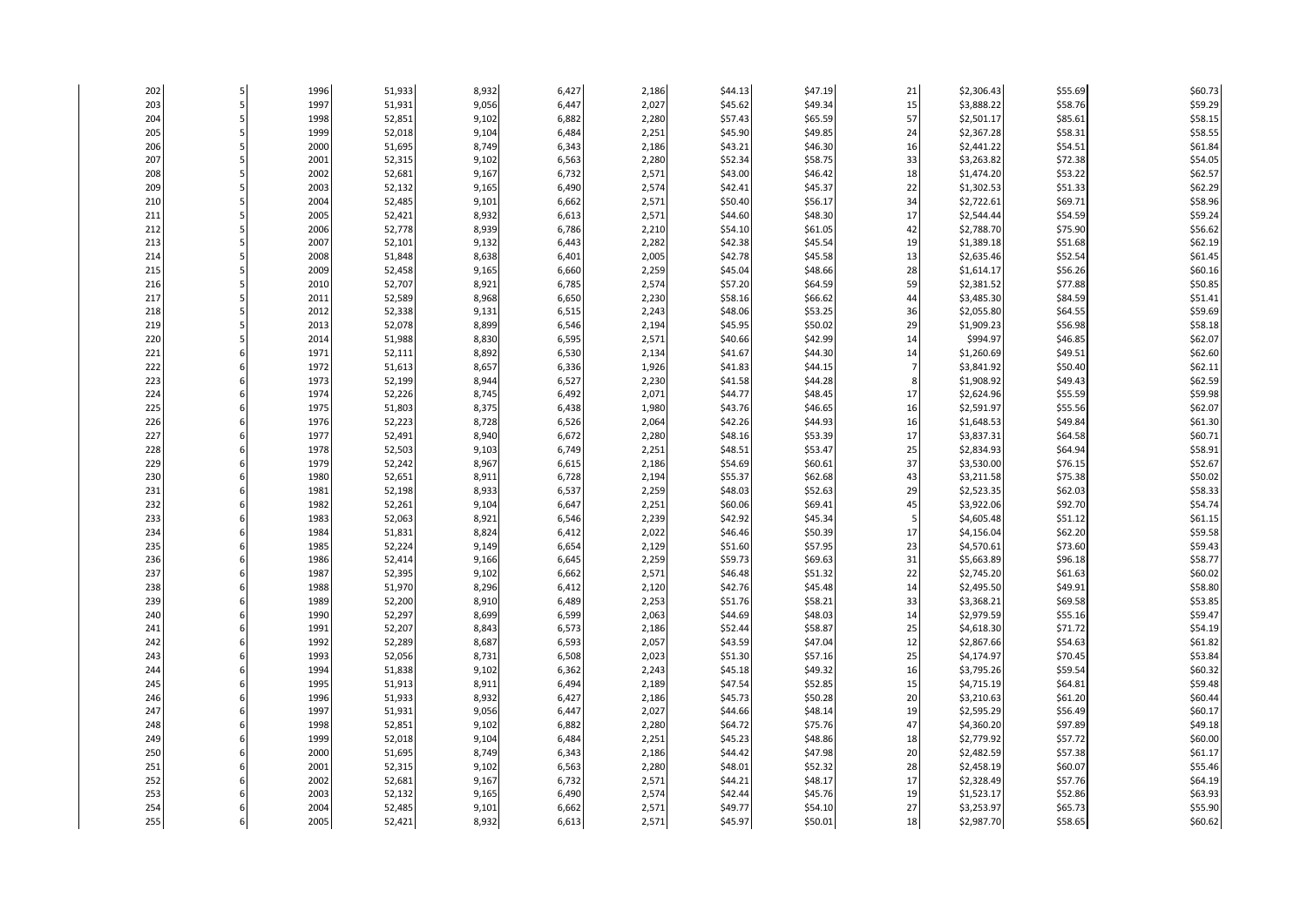| 256        |   | 2006         | 52,778           | 8,939          | 6,786          | 2,210          | \$59.92            | \$68.28            | 49             | \$3,470.67               | \$86.43            | \$50.79            |
|------------|---|--------------|------------------|----------------|----------------|----------------|--------------------|--------------------|----------------|--------------------------|--------------------|--------------------|
| 257        | 6 | 2007         | 52,101           | 9,132          | 6,443          | 2,282          | \$41.09            | \$43.55            | 12             | \$1,245.68               | \$47.82            | \$62.10            |
| 258        |   | 2008         | 51,848           | 8,638          | 6,401          | 2,005          | \$41.51            | \$43.99            | 18             | \$1,395.14               | \$48.99            | \$61.72            |
| 259        |   | 2009         | 52,458           | 9,165          | 6,660          | 2,259          | \$49.81            | \$54.95            | 26             | \$3,373.43               | \$67.35            | \$56.92            |
| 260        |   | 2010         | 52,707           | 8,921          | 6,785          | 2,574          | \$62.14            | \$71.99            | 56             | \$3,289.54               | \$91.09            | \$50.53            |
| 261        |   | 2011         | 52,589           | 8,968          | 6,650          | 2,230          | \$65.43            | \$76.32            | 52             | \$4,150.84               | \$103.37           | \$48.78            |
| 262        |   | 2012         | 52,338           | 9,131          | 6,515          | 2,243          | \$52.59            | \$58.77            | 35             | \$3,282.95               | \$68.80            | \$51.49            |
| 263        |   | 2013         | 52,078           | 8,899          | 6,546          | 2,194          | \$63.71            | \$74.41            | 42             | \$5,086.98               | \$94.56            | \$44.50            |
| 264        |   | 2014         | 51,988           | 8,830          | 6,595          | 2,571          | \$41.94            | \$44.89            | 22             | \$1,168.06               | \$50.71            | \$62.78            |
| 265        |   | 1971         | 52,111           | 8,892          | 6,530          | 2,134          | \$43.51            | \$46.67            | 11             | \$2,984.98               | \$54.94            | \$62.37            |
| 266        |   | 1972         | 51,613           | 8,657          | 6,336          | 1,926          | \$41.50            | \$44.05            | 8              | \$3,061.14               | \$50.91            | \$63.36            |
| 267        |   | 1973         | 52,199           | 8,944          | 6,527          | 2,230          | \$41.09            | \$43.52            | 9              | \$1,369.63               | \$48.50            | \$62.98            |
| 268        |   | 1974         | 52,226           | 8,745          | 6,492          | 2,071          | \$47.72            | \$52.56            | 24             | \$3,025.05               | \$63.45            | \$58.83            |
| 269        |   | 1975         | 51,803           | 8,375          | 6,438          | 1,980          | \$42.40            | \$44.75            | 10             | \$2,964.66               | \$51.40            | \$61.85            |
| 270        |   | 1976         | 52,223           | 8,728          | 6,526          | 2,064          | \$39.24            | \$41.12            | $\overline{2}$ | \$330.24                 | \$44.39            | \$63.56            |
| 271        |   | 1977         | 52,491           | 8,940          | 6,672          | 2,280          | \$48.93            | \$54.04            | 21             | \$3,476.47               | \$65.76            | \$59.81            |
| 272        |   | 1978         | 52,503           | 9,103          | 6,749          | 2,251          | \$44.44            | \$47.98            | 22             | \$1,648.35               | \$55.35            | \$61.21            |
| 273        |   | 1979         | 52,242           | 8,967          | 6,615          | 2,186          | \$50.06            | \$54.74            | 31             | \$2,911.36               | \$66.56            | \$56.17            |
| 274        |   | 1980         | 52,651           | 8,911          | 6,728          | 2,194          | \$46.06            | \$50.29            | 33             | \$1,675.51               | \$58.53            | \$59.50            |
| 275        |   | 1981         | 52,198           | 8,933          | 6,537          | 2,259          | \$48.78            | \$54.24            | 20             | \$3,928.38               | \$66.51            | \$59.73            |
| 276        |   | 1982         | 52,261           | 9,104          | 6,647          | 2,251          | \$49.45            | \$54.24            | 21             | \$3,939.63               | \$66.42            | \$58.11            |
| 277        |   | 1983         | 52,063           | 8,921          | 6,546          | 2,239          | \$42.34            | \$44.77            | 8              | \$2,417.29               | \$49.96            | \$61.38            |
| 278        |   | 1984         | 51,831           | 8,824          | 6,412          | 2,022          | \$41.88            | \$44.37            | 8              | \$3,551.59               | \$51.12            | \$62.30            |
| 279        |   | 1985         | 52,224           | 9,149          | 6,654          | 2,129          | \$50.75            | \$57.21            | 27             | \$3,639.51               | \$73.64            | \$61.29            |
| 280        |   | 1986         | 52,414           | 9,166          | 6,645          | 2,259          | \$47.15            | \$51.63            | 31             | \$2,086.68               | \$62.43            | \$59.80            |
| 281        |   | 1987         | 52,395           | 9,102          | 6,662          | 2,571          | \$47.43            | \$52.32            | 22             | \$3,131.55               | \$64.24            | \$59.98            |
| 282        |   | 1988         | 51,970           | 8,296          | 6,412          | 2,120          | \$47.53            | \$51.51            | 16             | \$4,845.22               | \$59.55            | \$53.93            |
| 283        |   | 1989         | 52,200           | 8,910          | 6,489          | 2,253          | \$42.56            | \$45.65            | 20             | \$1,490.99               | \$51.06            | \$61.34            |
| 284        |   | 1990         | 52,297           | 8,699          | 6,599          | 2,063          | \$50.47            | \$55.36            | 19             | \$4,902.08               | \$68.62            | \$57.10            |
| 285        |   | 1991         | 52,207           | 8,843          | 6,573          | 2,186          | \$46.02            | \$50.50            | 22             | \$2,644.97               | \$59.59            | \$60.39            |
| 286        |   | 1992         | 52,289           | 8,687          | 6,593          | 2,057          | \$41.10            | \$43.55            | 11             | \$1,212.85               | \$48.70            | \$63.19            |
| 287        |   | 1993         | 52,056           | 8,731          | 6,508          | 2,023          | \$46.73            | \$50.89            | 18             | \$3,574.94               | \$61.12            | \$58.48            |
| 288        |   | 1994         | 51,838           | 9,102          | 6,362          | 2,243          | \$51.36            | \$57.98            | 21             | \$5,463.95               | \$76.36            | \$58.19            |
| 289<br>290 |   | 1995<br>1996 | 51,913<br>51,933 | 8,911<br>8,932 | 6,494<br>6,427 | 2,189<br>2,186 | \$44.61<br>\$42.07 | \$48.20<br>\$44.58 | 21<br>12       | \$2,170.72<br>\$2,567.35 | \$55.64<br>\$51.41 | \$60.10<br>\$62.15 |
|            |   |              |                  |                |                |                |                    |                    |                |                          |                    |                    |
| 291<br>292 |   | 1997<br>1998 | 51,931           | 9,056<br>9,102 | 6,447<br>6,882 | 2,027          | \$42.20<br>\$58.96 | \$45.04            | 17             | \$1,727.24               | \$52.10<br>\$87.43 | \$62.75<br>\$56.14 |
|            |   |              | 52,851           |                |                | 2,280          |                    | \$67.57            | 58             | \$2,663.70               |                    |                    |
| 293<br>294 |   | 1999<br>2000 | 52,018<br>51,695 | 9,104<br>8,749 | 6,484<br>6,343 | 2,251<br>2,186 | \$45.93<br>\$43.42 | \$49.74<br>\$46.31 | 16<br>20       | \$3,520.32               | \$58.37<br>\$53.46 | \$58.72<br>\$60.68 |
| 295        |   | 2001         | 52,315           | 9,102          | 6,563          | 2,280          | \$46.08            | \$49.91            | 24             | \$2,041.88<br>\$2,229.73 | \$58.16            | \$59.16            |
| 296        |   | 2002         | 52,681           | 9,167          | 6,732          | 2,571          | \$40.61            | \$43.14            | 13             | \$688.92                 | \$48.28            | \$64.10            |
| 297        |   | 2003         | 52,132           | 9,165          | 6,490          | 2,574          | \$46.48            | \$51.31            | 25             | \$2,596.39               | \$60.56            | \$58.65            |
| 298        |   | 2004         | 52,485           | 9,101          | 6,662          | 2,571          | \$49.06            | \$54.25            | 18             | \$4,436.82               | \$65.68            | \$57.20            |
| 299        |   | 2005         | 52,421           | 8,932          | 6,613          | 2,571          | \$45.91            | \$49.94            | 17             | \$3,310.04               | \$58.70            | \$60.13            |
| 300        |   | 2006         | 52,778           | 8,939          | 6,786          | 2,210          | \$51.71            | \$57.28            | 40             | \$2,418.31               | \$67.20            | \$54.02            |
| 301        |   | 2007         | 52,101           | 9,132          | 6,443          | 2,282          | \$46.41            | \$50.61            | 23             | \$2,743.72               | \$60.53            | \$59.05            |
| 302        |   | 2008         | 51,848           | 8,638          | 6,401          | 2,005          | \$42.36            | \$45.02            | 14             | \$2,276.80               | \$50.46            | \$60.58            |
| 303        |   | 2009         | 52,458           | 9,165          | 6,660          | 2,259          | \$45.78            | \$49.55            | 25             | \$2,078.27               | \$56.79            | \$58.05            |
| 304        |   | 2010         | 52,707           | 8,921          | 6,785          | 2,574          | \$57.12            | \$65.00            | 53             | \$2,672.92               | \$79.13            | \$51.28            |
| 305        |   | 2011         | 52,589           | 8,968          | 6,650          | 2,230          | \$55.89            | \$63.23            | 47             | \$2,863.63               | \$80.13            | \$53.86            |
| 306        |   | 2012         | 52,338           | 9,131          | 6,515          | 2,243          | \$49.46            | \$55.06            | 30             | \$2,874.49               | \$65.18            | \$56.40            |
| 307        |   | 2013         | 52,078           | 8,899          | 6,546          | 2,194          | \$53.53            | \$59.99            | 32             | \$3,831.36               | \$70.01            | \$48.85            |
| 308        |   | 2014         | 51,988           | 8,830          | 6,595          | 2,571          | \$41.73            | \$44.44            | 23             | \$985.07                 | \$49.43            | \$62.14            |
| 309        |   | 1971         | 52,111           | 8,892          | 6,530          | 2,134          | \$41.49            | \$43.90            | 8              | \$1,816.56               | \$49.27            | \$62.75            |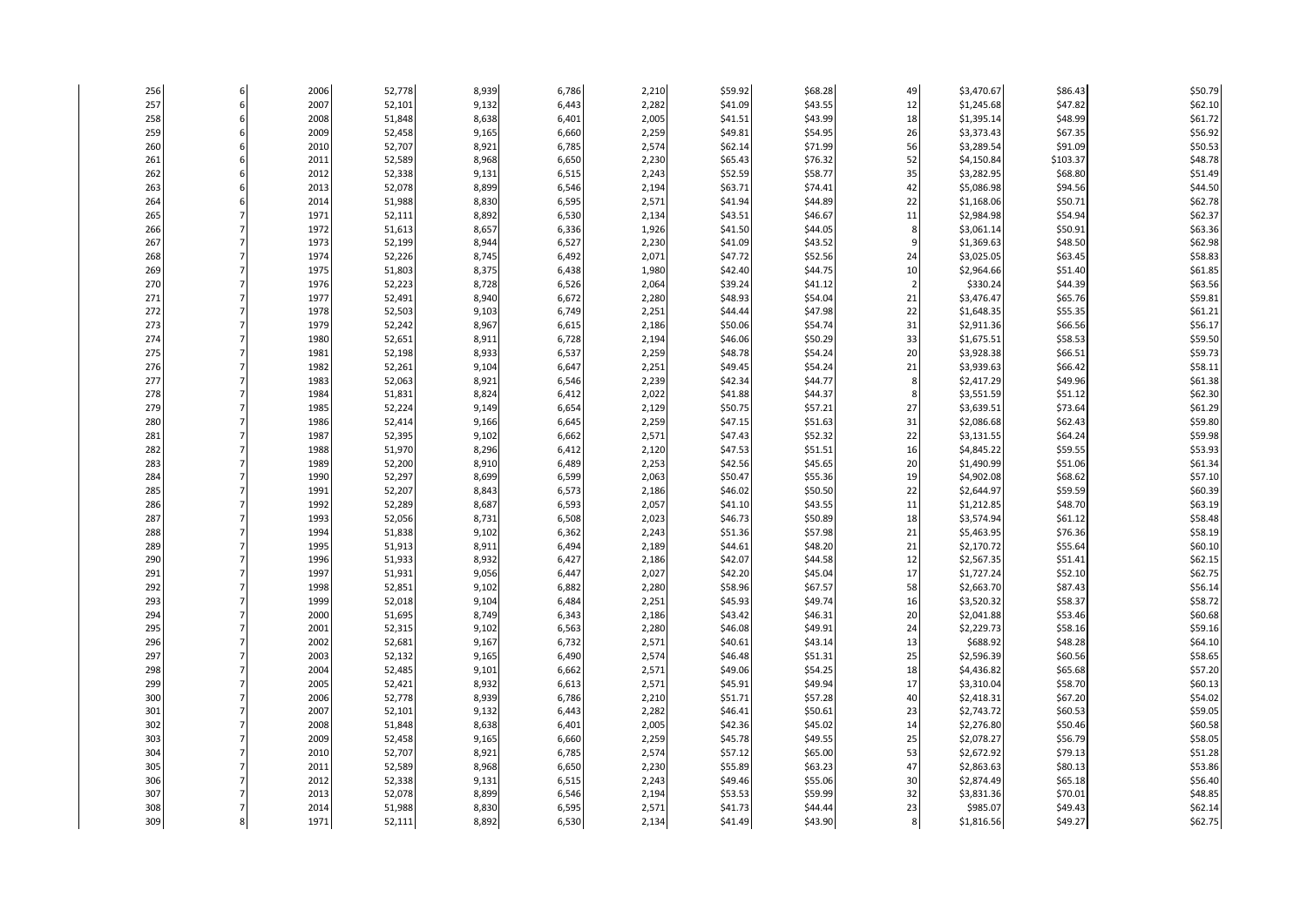| 310        | 1972         | 51,613           | 8,657          | 6,336          | 1,926          | \$41.06            | \$43.29            | $11\,$         | \$1,834.09               | \$48.77            | \$62.78            |
|------------|--------------|------------------|----------------|----------------|----------------|--------------------|--------------------|----------------|--------------------------|--------------------|--------------------|
| 311        | 1973         | 52,199           | 8,944          | 6,527          | 2,230          | \$42.13            | \$44.93            | 15             | \$1,334.03               | \$50.63            | \$62.57            |
| 312        | 1974         | 52,226           | 8,745          | 6,492          | 2,071          | \$42.03            | \$44.62            | 15             | \$1,340.87               | \$49.95            | \$62.16            |
| 313        | 1975         | 51,803           | 8,375          | 6,438          | 1,980          | \$47.66            | \$51.07            | 16             | \$4,705.39               | \$61.79            | \$57.29            |
| 314        | 1976         | 52,223           | 8,728          | 6,526          | 2,064          | \$41.99            | \$44.72            | $\overline{3}$ | \$8,012.97               | \$50.82            | \$61.82            |
| 315        | 1977         | 52,491           | 8,940          | 6,672          | 2,280          | \$51.56            | \$57.66            | 22             | \$4,367.67               | \$70.95            | \$56.80            |
| 316        | 1978         | 52,503           | 9,103          | 6,749          | 2,251          | \$49.49            | \$54.39            | 27             | \$2,931.06               | \$66.81            | \$58.11            |
| 317        | 1979         | 52,242           | 8,967          | 6,615          | 2,186          | \$54.25            | \$59.95            | 31             | \$4,087.73               | \$76.38            | \$53.69            |
| 318        | 1980         | 52,651           | 8,911          | 6,728          | 2,194          | \$44.45            | \$48.09            | 30             | \$1,362.37               | \$55.04            | \$60.48            |
| 319        | 1981         | 52,198           | 8,933          | 6,537          | 2,259          | \$44.18            | \$47.76            | 17             | \$2,163.15               | \$55.72            | \$61.83            |
| 320        | 1982         | 52,261           | 9,104          | 6,647          | 2,251          | \$47.13            | \$51.60            | 30             | \$2,057.78               | \$62.71            | \$61.08            |
| 321        | 1983         | 52,063           | 8,921          | 6,546          | 2,239          | \$43.00            | \$45.57            | 12             | \$2,170.16               | \$50.43            | \$59.66            |
| 322        | 1984         | 51,831           | 8,824          | 6,412          | 2,022          | \$45.85            | \$48.89            | 11             | \$5,723.11               | \$58.27            | \$58.17            |
| 323        | 1985         | 52,224           | 9,149          | 6,654          | 2,129          | \$53.06            | \$60.50            | 23             | \$5,192.73               | \$78.49            | \$59.63            |
| 324        | 1986         | 52,414           | 9,166          | 6,645          | 2,259          | \$45.94            | \$50.22            | 28             | \$1,942.99               | \$59.46            | \$60.19            |
| 325        | 1987         | 52,395           | 9,102          | 6,662          | 2,571          | \$44.52            | \$48.59            | 23             | \$1,856.41               | \$56.97            | \$61.27            |
| 326        | 1988         | 51,970           | 8,296          | 6,412          | 2,120          | \$39.89            | \$41.91            | 6              | \$1,389.20               | \$46.29            | \$63.55            |
| 327        | 1989         | 52,200           | 8,910          | 6,489          | 2,253          | \$45.05            | \$48.85            | 19             | \$2,736.13               | \$56.52            | \$59.18            |
| 328        | 1990         | 52,297           | 8,699          | 6,599          | 2,063          | \$44.51            | \$47.73            | 12             | \$3,394.32               | \$54.72            | \$59.72            |
| 329        | 1991         | 52,207           | 8,843          | 6,573          | 2,186          | \$45.99            | \$50.42            | 20             | \$2,837.92               | \$58.79            | \$59.38            |
| 330        | 1992         | 52,289           | 8,687          | 6,593          | 2,057          | \$41.48            | \$44.09            | g              | \$1,845.94               | \$49.11            | \$62.35            |
| 331        | 1993         | 52,056           | 8,731          | 6,508          | 2,023          | \$45.65            | \$49.65            | 21             | \$2,601.86               | \$58.43            | \$58.98            |
| 332        | 1994         | 51,838           | 9,102          | 6,362          | 2,243          | \$41.19            | \$43.94            | 10             | \$2,350.84               | \$50.45            | \$63.38            |
| 333        | 1995         | 51,913           | 8,911          | 6,494          | 2,189          | \$46.62            | \$50.64            | 19             | \$3,313.06               | \$59.59            | \$58.07            |
| 334        | 1996         | 51,933           | 8,932          | 6,427          | 2,186          | \$43.42            | \$46.24            | 17             | \$2,494.16               | \$54.52            | \$61.52            |
| 335        | 1997         | 51,931           | 9,056          | 6,447          | 2,027          | \$48.28            | \$52.28            | 17             | \$4,757.72               | \$63.11            | \$56.48            |
| 336        | 1998         | 52,851           | 9,102          | 6,882          | 2,280          | \$58.97            | \$68.05            | 53             | \$2,940.85               | \$85.75            | \$52.69            |
| 337        | 1999         | 52,018           | 9,104          | 6,484          | 2,251          | \$48.99            | \$53.61            | 18             | \$4,692.17               | \$65.92            | \$56.89            |
| 338        | 2000         | 51,695           | 8,749          | 6,343          | 2,186          | \$41.14            | \$43.49            | 14             | \$1,407.70               | \$49.16            | \$63.17            |
| 339        | 2001         | 52,315           | 9,102          | 6,563          | 2,280          | \$45.09            | \$48.81            | 22             | \$1,992.33               | \$56.57            | \$60.43            |
| 340        | 2002         | 52,681           | 9,167          | 6,732          | 2,571          | \$51.48            | \$58.44            | 28             | \$3,708.03               | \$77.35            | \$64.27            |
| 341        | 2003         | 52,132           | 9,165          | 6,490          | 2,574          | \$44.22            | \$48.18            | 20             | \$2,202.62               | \$56.20            | \$61.55            |
| 342        | 2004         | 52,485           | 9,101          | 6,662          | 2,571          | \$47.35            | \$51.71            | 26             | \$2,573.92               | \$62.18            | \$59.06            |
| 343        | 2005         | 52,421           | 8,932          | 6,613          | 2,571          | \$45.03            | \$48.70            | 21             | \$2,336.20               | \$56.74            | \$60.12            |
| 344        | 2006         | 52,778           | 8,939          | 6,786          | 2,210          | \$56.68            | \$63.47            | 41             | \$3,394.05               | \$74.64            | \$47.43            |
| 345<br>346 | 2007<br>2008 | 52,101           | 9,132          | 6,443          | 2,282          | \$41.31            | \$43.87            | 16             | \$1,020.51               | \$48.49<br>\$54.17 | \$62.23<br>\$59.64 |
|            |              | 51,848           | 8,638          | 6,401          | 2,005          | \$44.08            | \$47.32            | 22             | \$2,139.54               |                    |                    |
| 347<br>348 | 2009<br>2010 | 52,458<br>52,707 | 9,165<br>8,921 | 6,660<br>6,785 | 2,259<br>2,574 | \$47.71<br>\$57.85 | \$52.25<br>\$65.50 | 26<br>55       | \$2,570.62<br>\$2,659.25 | \$61.98<br>\$79.78 | \$58.81<br>\$50.06 |
| 349        | 2011         | 52,589           | 8,968          | 6,650          | 2,230          | \$62.31            | \$71.98            | 60             | \$3,184.44               | \$93.60            | \$47.53            |
| 350        | 2012         | 52,338           | 9,131          | 6,515          | 2,243          | \$46.41            | \$50.58            | 26             | \$2,280.91               | \$58.04            | \$58.10            |
| 351        | 2013         | 52,078           | 8,899          | 6,546          | 2,194          | \$54.51            | \$61.35            | 34             | \$3,862.99               | \$73.02            | \$47.76            |
| 352        | 2014         | 51,988           | 8,830          | 6,595          | 2,571          | \$46.60            | \$51.48            | 21             | \$3,122.64               | \$64.67            | \$64.94            |
| 353        | 1971         | 52,111           | 8,892          | 6,530          | 2,134          | \$48.52            | \$54.04            | 19             | \$4,142.69               | \$66.42            | \$58.32            |
| 354        | 1972         | 51,613           | 8,657          | 6,336          | 1,926          | \$42.51            | \$45.44            | 13             | \$2,574.15               | \$53.41            | \$62.78            |
| 355        | 1973         | 52,199           | 8,944          | 6,527          | 2,230          | \$43.44            | \$46.77            | 16             | \$1,978.21               | \$53.23            | \$61.06            |
| 356        | 1974         | 52,226           | 8,745          | 6,492          | 2,071          | \$42.88            | \$45.77            | 17             | \$1,644.70               | \$52.05            | \$61.69            |
| 357        | 1975         | 51,803           | 8,375          | 6,438          | 1,980          | \$43.71            | \$46.79            | 17             | \$2,478.40               | \$55.04            | \$61.10            |
| 358        | 1976         | 52,223           | 8,728          | 6,526          | 2,064          | \$41.23            | \$43.90            | $11\,$         | \$1,732.44               | \$48.88            | \$62.30            |
| 359        | 1977         | 52,491           | 8,940          | 6,672          | 2,280          | \$58.82            | \$67.61            | 38             | \$4,226.90               | \$86.80            | \$52.63            |
| 360        | 1978         | 52,503           | 9,103          | 6,749          | 2,251          | \$51.73            | \$58.06            | 31             | \$3,201.00               | \$72.82            | \$57.37            |
| 361        | 1979         | 52,242           | 8,967          | 6,615          | 2,186          | \$51.63            | \$57.15            | 24             | \$4,302.84               | \$72.70            | \$56.66            |
| 362        | 1980         | 52,651           | 8,911          | 6,728          | 2,194          | \$45.58            | \$49.63            | 29             | \$1,678.90               | \$58.25            | \$60.66            |
| 363        | 1981         | 52,198           | 8,933          | 6,537          | 2,259          | \$53.70            | \$61.19            | 28             | \$4,381.53               | \$76.88            | \$54.40            |
|            |              |                  |                |                |                |                    |                    |                |                          |                    |                    |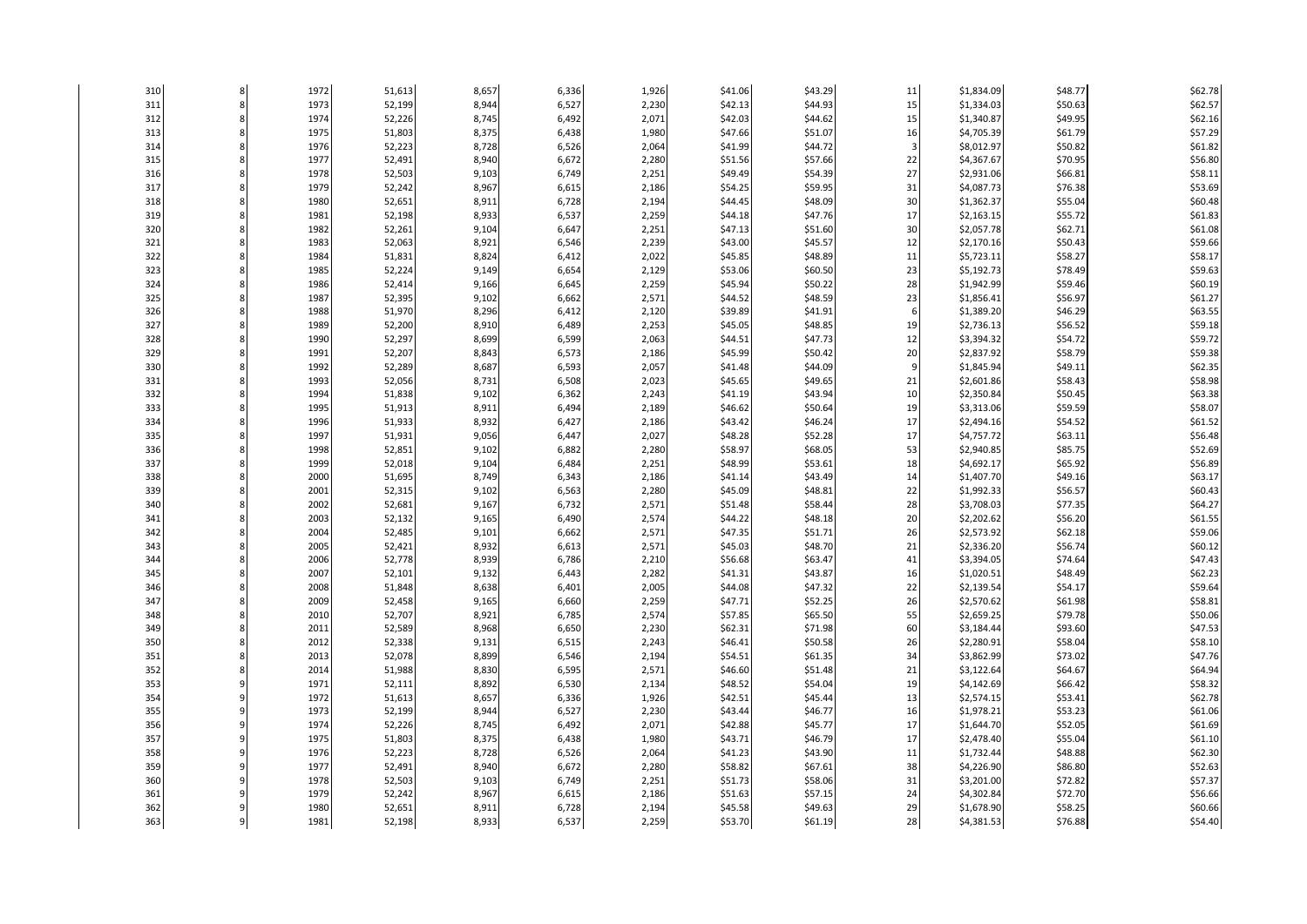| 364        | 9  | 1982         | 52,261           | 9,104          | 6,647          | 2,251          | \$51.88            | \$57.56            | 32       | \$3,209.25               | \$71.65            | \$55.99            |
|------------|----|--------------|------------------|----------------|----------------|----------------|--------------------|--------------------|----------|--------------------------|--------------------|--------------------|
| 365        |    | 1983         | 52,063           | 8,921          | 6,546          | 2,239          | \$42.00            | \$44.26            | 10       | \$1,663.56               | \$49.63            | \$62.11            |
| 366        |    | 1984         | 51,831           | 8,824          | 6,412          | 2,022          | \$46.85            | \$50.36            | 20       | \$3,643.03               | \$61.17            | \$58.19            |
| 367        |    | 1985         | 52,224           | 9,149          | 6,654          | 2,129          | \$50.13            | \$56.89            | 20       | \$4,665.82               | \$72.27            | \$61.70            |
| 368        |    | 1986         | 52,414           | 9,166          | 6,645          | 2,259          | \$56.37            | \$64.87            | 50       | \$2,952.01               | \$84.79            | \$54.96            |
| 369        |    | 1987         | 52,395           | 9,102          | 6,662          | 2,571          | \$53.52            | \$61.42            | 31       | \$4,001.35               | \$80.05            | \$58.20            |
| 370        |    | 1988         | 51,970           | 8,296          | 6,412          | 2,120          | \$42.24            | \$44.86            | 14       | \$2,142.46               | \$51.76            | \$62.05            |
| 371        |    | 1989         | 52,200           | 8,910          | 6,489          | 2,253          | \$45.73            | \$49.87            | 23       | \$2,436.15               | \$58.01            | \$59.41            |
| 372        |    | 1990         | 52,297           | 8,699          | 6,599          | 2,063          | \$44.87            | \$48.60            | 15       | \$2,965.72               | \$56.94            | \$60.41            |
| 373        |    | 1991         | 52,207           | 8,843          | 6,573          | 2,186          | \$49.45            | \$55.38            | 23       | \$3,843.51               | \$69.05            | \$59.52            |
| 374        |    | 1992         | 52,289           | 8,687          | 6,593          | 2,057          | \$46.67            | \$51.13            | 20       | \$3,107.07               | \$59.85            | \$58.31            |
| 375        |    | 1993         | 52,056           | 8,731          | 6,508          | 2,023          | \$48.76            | \$53.68            | 27       | \$3,071.49               | \$64.20            | \$55.46            |
| 376        |    | 1994         | 51,838           | 9,102          | 6,362          | 2,243          | \$47.67            | \$52.34            | 15       | \$5,400.53               | \$63.65            | \$56.94            |
| 377        |    | 1995         | 51,913           | 8,911          | 6,494          | 2,189          | \$49.08            | \$54.88            | 22       | \$3,828.10               | \$67.68            | \$59.53            |
| 378        |    | 1996         | 51,933           | 8,932          | 6,427          | 2,186          | \$43.44            | \$46.49            | 15       | \$2,888.59               | \$54.70            | \$61.27            |
| 379        |    | 1997         | 51,931           | 9,056          | 6,447          | 2,027          | \$48.69            | \$53.25            | 18       | \$4,723.96               | \$65.69            | \$57.31            |
| 380        |    | 1998         | 52,851           | 9,102          | 6,882          | 2,280          | \$60.43            | \$70.39            | 57       | \$2,959.82               | \$91.74            | \$56.27            |
| 381        |    | 1999         | 52,018           | 9,104          | 6,484          | 2,251          | \$43.66            | \$46.72            | 20       | \$1,880.37               | \$54.39            | \$61.39            |
| 382        |    | 2000         | 51,695           | 8,749          | 6,343          | 2,186          | \$42.75            | \$45.61            | 13       | \$2,652.22               | \$52.49            | \$61.10            |
| 383        |    | 2001         | 52,315           | 9,102          | 6,563          | 2,280          | \$49.62            | \$55.03            | 22       | \$3,813.03               | \$66.67            | \$56.60            |
| 384<br>385 |    | 2002<br>2003 | 52,681           | 9,167<br>9,165 | 6,732<br>6,490 | 2,571<br>2,574 | \$45.75<br>\$44.32 | \$50.11<br>\$47.79 | 24<br>26 | \$2,206.63<br>\$1,785.57 | \$59.37<br>\$54.97 | \$60.82<br>\$60.21 |
|            |    | 2004         | 52,132           |                |                |                |                    |                    | 30       |                          |                    |                    |
| 386<br>387 |    | 2005         | 52,485<br>52,421 | 9,101<br>8,932 | 6,662<br>6,613 | 2,571<br>2,571 | \$52.78<br>\$47.42 | \$59.32<br>\$52.23 | 29       | \$3,790.47<br>\$2,385.39 | \$74.50<br>\$60.10 | \$55.65<br>\$56.38 |
| 388        |    | 2006         | 52,778           | 8,939          | 6,786          | 2,210          | \$62.16            | \$71.15            | 53       | \$3,553.70               | \$88.21            | \$46.04            |
| 389        |    | 2007         | 52,101           | 9,132          | 6,443          | 2,282          | \$46.33            | \$50.94            | 18       | \$3,400.86               | \$61.14            | \$59.66            |
| 390        |    | 2008         | 51,848           | 8,638          | 6,401          | 2,005          | \$40.79            | \$43.27            | 11       | \$1,691.41               | \$48.02            | \$62.63            |
| 391        |    | 2009         | 52,458           | 9,165          | 6,660          | 2,259          | \$45.72            | \$49.49            | 29       | \$1,789.94               | \$57.08            | \$58.55            |
| 392        |    | 2010         | 52,707           | 8,921          | 6,785          | 2,574          | \$69.23            | \$81.45            | 60       | \$4,090.62               | \$105.54           | \$43.44            |
| 393        |    | 2011         | 52,589           | 8,968          | 6,650          | 2,230          | \$59.31            | \$68.12            | 49       | \$3,336.06               | \$88.62            | \$51.08            |
| 394        |    | 2012         | 52,338           | 9,131          | 6,515          | 2,243          | \$52.13            | \$58.49            | 34       | \$3,217.78               | \$70.52            | \$53.79            |
| 395        |    | 2013         | 52,078           | 8,899          | 6,546          | 2,194          | \$47.04            | \$51.84            | 33       | \$2,013.74               | \$60.13            | \$57.93            |
| 396        |    | 2014         | 51,988           | 8,830          | 6,595          | 2,571          | \$47.03            | \$51.57            | 29       | \$2,457.87               | \$60.63            | \$57.33            |
| 397        | 10 | 1971         | 52,111           | 8,892          | 6,530          | 2,134          | \$43.39            | \$46.27            | 20       | \$1,517.52               | \$53.12            | \$61.61            |
| 398        | 10 | 1972         | 51,613           | 8,657          | 6,336          | 1,926          | \$40.67            | \$42.80            | 10       | \$1,399.91               | \$48.05            | \$63.55            |
| 399        | 10 | 1973         | 52,199           | 8,944          | 6,527          | 2,230          | \$45.61            | \$49.41            | 16       | \$3,083.62               | \$57.61            | \$59.18            |
| 400        | 10 | 1974         | 52,226           | 8,745          | 6,492          | 2,071          | \$43.07            | \$46.23            | 21       | \$1,350.96               | \$52.50            | \$62.16            |
| 401        | 10 | 1975         | 51,803           | 8,375          | 6,438          | 1,980          | \$45.30            | \$48.17            | 16       | \$3,348.42               | \$54.75            | \$56.72            |
| 402        | 10 | 1976         | 52,223           | 8,728          | 6,526          | 2,064          | \$42.87            | \$45.99            | 10       | \$3,171.76               | \$51.85            | \$60.63            |
| 403        | 10 | 1977         | 52,491           | 8,940          | 6,672          | 2,280          | \$46.68            | \$50.76            | 31       | \$1,665.06               | \$58.43            | \$58.56            |
| 404        | 10 | 1978         | 52,503           | 9,103          | 6,749          | 2,251          | \$46.45            | \$50.09            | 24       | \$2,168.58               | \$58.51            | \$58.76            |
| 405        | 10 | 1979         | 52,242           | 8,967          | 6,615          | 2,186          | \$60.94            | \$68.66            | 42       | \$4,375.15               | \$88.86            | \$47.32            |
| 406        | 10 | 1980         | 52,651           | 8,911          | 6,728          | 2,194          | \$54.86            | \$62.29            | 51       | \$2,610.71               | \$77.49            | \$54.12            |
| 407        | 10 | 1981         | 52,198           | 8,933          | 6,537          | 2,259          | \$49.23            | \$53.75            | 33       | \$2,450.28               | \$62.40            | \$54.86            |
| 408        | 10 | 1982         | 52,261           | 9,104          | 6,647          | 2,251          | \$45.91            | \$49.51            | 23       | \$2,108.58               | \$57.25            | \$58.91            |
| 409        | 10 | 1983         | 52,063           | 8,921          | 6,546          | 2,239          | \$44.25            | \$47.17            | 14       | \$2,482.34               | \$53.65            | \$59.89            |
| 410        | 10 | 1984         | 51,831           | 8,824          | 6,412          | 2,022          | \$45.63            | \$49.17            | 11       | \$5,426.61               | \$59.94            | \$60.23            |
| 411        | 10 | 1985         | 52,224           | 9,149          | 6,654          | 2,129          | \$45.43            | \$48.92            | 30       | \$1,690.41               | \$57.65            | \$60.19            |
| 412        | 10 | 1986         | 52,414           | 9,166          | 6,645          | 2,259          | \$46.21            | \$50.25            | 24       | \$2,231.84               | \$58.44            | \$58.63            |
| 413        | 10 | 1987         | 52,395           | 9,102          | 6,662          | 2,571          | \$53.36            | \$60.56            | 32       | \$3,695.60               | \$75.09            | \$54.96            |
| 414        | 10 | 1988         | 51,970           | 8,296          | 6,412          | 2,120          | \$50.56            | \$55.66            | 15       | \$6,685.37               | \$65.40            | \$50.99            |
| 415        | 10 | 1989         | 52,200           | 8,910          | 6,489          | 2,253          | \$47.04            | \$51.17            | 20       | \$3,303.50               | \$58.80            | \$56.21            |
| 416        | 10 | 1990         | 52,297           | 8,699          | 6,599          | 2,063          | \$43.02            | \$45.76            | 15       | \$1,775.50               | \$51.59            | \$61.01            |
| 417        | 10 | 1991         | 52,207           | 8,843          | 6,573          | 2,186          | \$46.95            | \$50.73            | 26       | \$2,441.45               | \$56.55            | \$54.77            |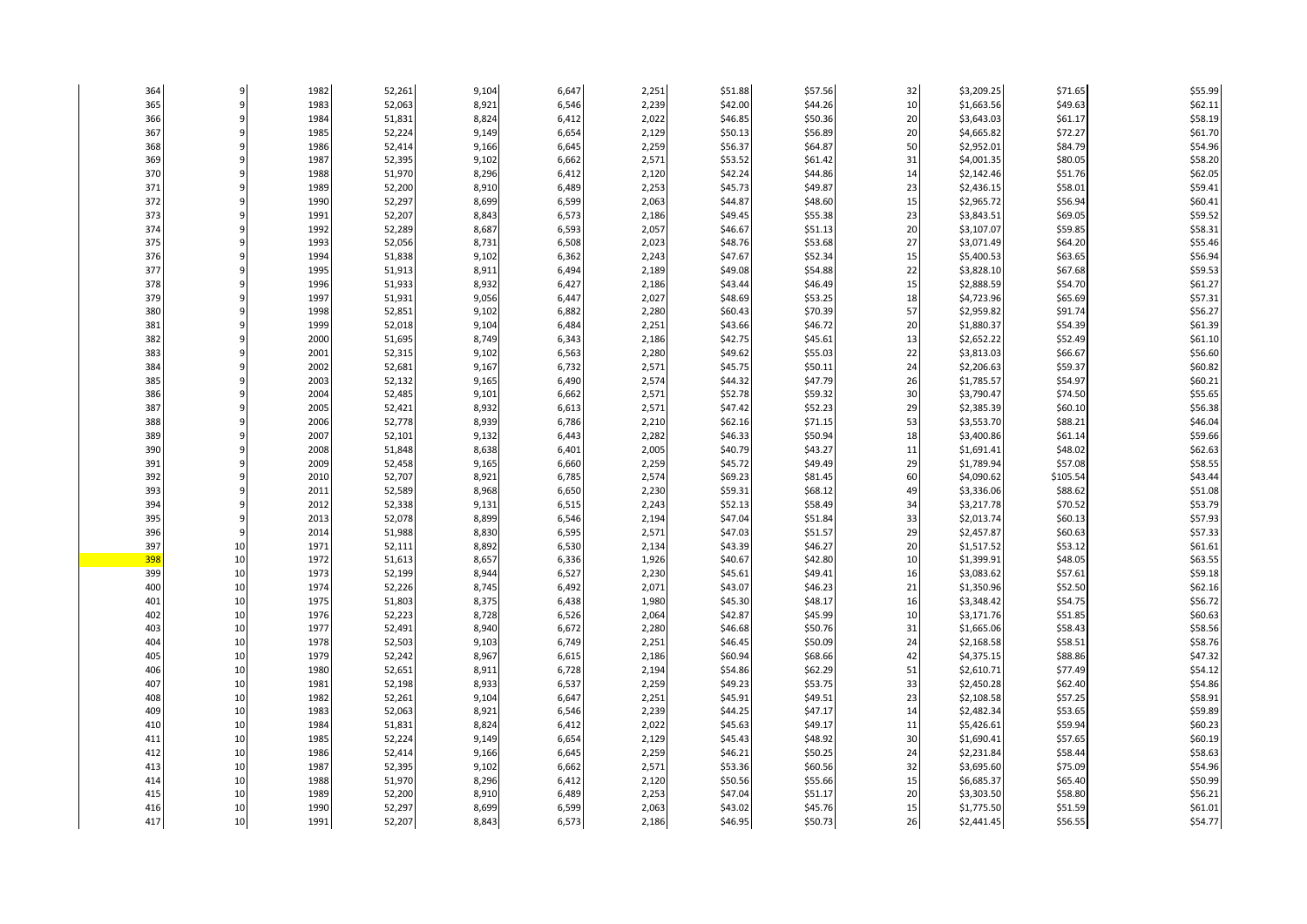| 418        | 10       | 1992         | 52,289           | 8,687          | 6,593          | 2,057          | \$43.24            | \$46.21            | 16      | \$1,847.27             | \$52.29            | \$60.95            |
|------------|----------|--------------|------------------|----------------|----------------|----------------|--------------------|--------------------|---------|------------------------|--------------------|--------------------|
| 419        | 10       | 1993         | 52,056           | 8,731          | 6,508          | 2,023          | \$50.71            | \$55.53            | 25      | \$3,847.64             | \$65.54            | \$51.63            |
| 420        | 10       | 1994         | 51,838           | 9,102          | 6,362          | 2,243          | \$44.52            | \$48.47            | 22      | \$2,414.75             | \$58.62            | \$61.64            |
| 421        | 10       | 1995         | 51,913           | 8,911          | 6,494          | 2,189          | \$46.00            | \$49.97            | 21      | \$2,634.35             | \$57.27            | \$57.77            |
| 422        | 10       | 1996         | 51,933           | 8,932          | 6,427          | 2,186          | \$45.62            | \$49.13            | 20      | \$3,002.96             | \$55.82            | \$56.19            |
| 423        | 10       | 1997         | 51,931           | 9,056          | 6,447          | 2,027          | \$44.81            | \$47.79            | 14      | \$3,506.14             | \$56.13            | \$59.69            |
| 424        | 10       | 1998         | 52,851           | 9,102          | 6,882          | 2,280          | \$61.11            | \$70.51            | 49      | \$3,474.39             | \$87.80            | \$49.67            |
| 425        | 10       | 1999         | 52,018           | 9,104          | 6,484          | 2,251          | \$44.98            | \$48.68            | 33      | \$1,447.03             | \$56.70            | \$60.34            |
| 426        | 10       | 2000         | 51,695           | 8,749          | 6,343          | 2,186          | \$44.21            | \$47.35            | 16      | \$2,882.55             | \$54.33            | \$58.96            |
| 427        | 10       | 2001         | 52,315           | 9,102          | 6,563          | 2,280          | \$52.89            | \$58.95            | 30      | \$3,647.49             | \$71.19            | \$51.67            |
| 428        | 10       | 2002         | 52,681           | 9,167          | 6,732          | 2,571          | \$53.00            | \$60.47            | 21      | \$5,434.80             | \$83.31            | \$68.27            |
| 429        | 10       | 2003         | 52,132           | 9,165          | 6,490          | 2,574          | \$44.33            | \$48.35            | 25      | \$1,744.57             | \$56.84            | \$62.44            |
| 430        | 10       | 2004         | 52,485           | 9,101          | 6,662          | 2,571          | \$59.46            | \$68.33            | 38      | \$4,486.62             | \$94.68            | \$60.46            |
| 431        | 10       | 2005         | 52,421           | 8,932          | 6,613          | 2,571          | \$45.18            | \$48.64            | 16      | \$2,902.88             | \$55.88            | \$58.93            |
| 432        | 10       | 2006         | 52,778           | 8,939          | 6,786          | 2,210          | \$55.61            | \$62.28            | 46      | \$2,768.46             | \$76.57            | \$53.15            |
| 433        | 10       | 2007         | 52,101           | 9,132          | 6,443          | 2,282          | \$49.92            | \$54.96            | 17      | \$5,284.86             | \$62.10            | \$50.01            |
| 434        | 10       | 2008         | 51,848           | 8,638          | 6,401          | 2,005          | \$41.53            | \$44.18            | 9       | \$2,310.81             | \$49.14            | \$62.16            |
| 435        | 10       | 2009         | 52,458           | 9,165          | 6,660          | 2,259          | \$46.08            | \$49.96            | 23      | \$2,315.35             | \$57.77            | \$58.04            |
| 436        | 10       | 2010         | 52,707           | 8,921          | 6,785          | 2,574          | \$59.43            | \$67.39            | 64      | \$2,487.19             | \$82.70            | \$49.73            |
| 437        | 10       | 2011         | 52,589           | 8,968          | 6,650          | 2,230          | \$64.13            | \$74.37            | 61      | \$3,348.80             | \$97.17            | \$47.73            |
| 438        | 10       | 2012         | 52,338           | 9,131          | 6,515          | 2,243          | \$49.08            | \$53.77            | 28      | \$2,873.93             | \$62.18            | \$54.61            |
| 439        | 10       | 2013         | 52,078           | 8,899          | 6,546          | 2,194          | \$48.15            | \$52.79            | 29      | \$2,470.90             | \$60.21            | \$55.05            |
| 440        | 10       | 2014<br>1971 | 51,988           | 8,830          | 6,595          | 2,571          | \$45.71            | \$50.18            | 19      | \$2,972.48             | \$59.86            | \$61.11            |
| 441        | 11       |              | 52,111           | 8,892          | 6,530          | 2,134          | \$40.90            | \$43.12            | 10      | \$873.84               | \$47.90            | \$63.29            |
| 442<br>443 | 11<br>11 | 1972<br>1973 | 51,613           | 8,657          | 6,336<br>6,527 | 1,926<br>2,230 | \$40.01            | \$42.02<br>\$47.97 | 9<br>14 | \$1,006.60             | \$46.62            | \$63.99<br>\$62.89 |
|            | 11       |              | 52,199           | 8,944          |                |                | \$44.29            |                    | 21      | \$2,747.50             | \$56.68            | \$60.54            |
| 444<br>445 | 11       | 1974<br>1975 | 52,226           | 8,745          | 6,492          | 2,071<br>1,980 | \$45.53<br>\$42.53 | \$49.51<br>\$45.05 | 16      | \$2,454.82             | \$58.29            | \$62.09            |
| 446        | 11       | 1976         | 51,803<br>52,223 | 8,375<br>8,728 | 6,438<br>6,526 | 2,064          | \$39.80            | \$41.88            | 5       | \$1,896.58<br>\$862.30 | \$51.76<br>\$45.41 | \$63.24            |
| 447        | 11       | 1977         | 52,491           | 8,940          | 6,672          | 2,280          | \$43.39            | \$46.44            | 23      | \$989.07               | \$52.25            | \$61.79            |
| 448        | 11       | 1978         | 52,503           | 9,103          | 6,749          | 2,251          | \$47.17            | \$51.01            | 30      | \$1,996.71             | \$60.14            | \$58.19            |
| 449        | 11       | 1979         | 52,242           | 8,967          | 6,615          | 2,186          | \$50.94            | \$55.69            | 28      | \$3,409.17             | \$67.88            | \$55.17            |
| 450        | 11       | 1980         | 52,651           | 8,911          | 6,728          | 2,194          | \$46.12            | \$50.38            | 34      | \$1,604.68             | \$57.47            | \$58.46            |
| 451        | 11       | 1981         | 52,198           | 8,933          | 6,537          | 2,259          | \$52.00            | \$58.28            | 28      | \$3,786.05             | \$70.36            | \$54.00            |
| 452        | 11       | 1982         | 52,261           | 9,104          | 6,647          | 2,251          | \$55.37            | \$63.06            | 39      | \$3,423.42             | \$80.35            | \$54.62            |
| 453        | 11       | 1983         | 52,063           | 8,921          | 6,546          | 2,239          | \$42.53            | \$45.29            | 10      | \$2,011.54             | \$51.70            | \$63.42            |
| 454        | 11       | 1984         | 51,831           | 8,824          | 6,412          | 2,022          | \$45.00            | \$48.29            | 17      | \$3,281.99             | \$57.64            | \$60.38            |
| 455        | 11       | 1985         | 52,224           | 9,149          | 6,654          | 2,129          | \$45.76            | \$50.05            | 23      | \$2,298.95             | \$58.79            | \$59.63            |
| 456        | 11       | 1986         | 52,414           | 9,166          | 6,645          | 2,259          | \$48.78            | \$53.65            | 29      | \$2,709.21             | \$64.32            | \$56.71            |
| 457        | 11       | 1987         | 52,395           | 9,102          | 6,662          | 2,571          | \$44.37            | \$48.22            | 23      | \$1,725.27             | \$55.62            | \$61.24            |
| 458        | 11       | 1988         | 51,970           | 8,296          | 6,412          | 2,120          | \$43.63            | \$46.69            | 15      | \$2,763.41             | \$52.31            | \$58.42            |
| 459        | 11       | 1989         | 52,200           | 8,910          | 6,489          | 2,253          | \$44.55            | \$48.01            | 17      | \$2,619.78             | \$54.09            | \$58.82            |
| 460        | 11       | 1990         | 52,297           | 8,699          | 6,599          | 2,063          | \$42.45            | \$45.11            | 13      | \$1,702.34             | \$50.31            | \$61.52            |
| 461        | 11       | 1991         | 52,207           | 8,843          | 6,573          | 2,186          | \$43.01            | \$45.95            | 17      | \$1,714.14             | \$51.54            | \$60.74            |
| 462        | 11       | 1992         | 52,289           | 8,687          | 6,593          | 2,057          | \$43.53            | \$46.68            | 20      | \$1,638.57             | \$52.41            | \$60.39            |
| 463        | 11       | 1993         | 52,056           | 8,731          | 6,508          | 2,023          | \$44.69            | \$48.35            | 18      | \$2,440.27             | \$55.88            | \$59.64            |
| 464        | 11       | 1994         | 51,838           | 9,102          | 6,362          | 2,243          | \$40.39            | \$42.88            | 12      | \$1,368.53             | \$48.52            | \$64.04            |
| 465        | 11       | 1995         | 51,913           | 8,911          | 6,494          | 2,189          | \$48.85            | \$53.75            | 19      | \$4,270.76             | \$62.08            | \$53.97            |
| 466        | 11       | 1996         | 51,933           | 8,932          | 6,427          | 2,186          | \$44.59            | \$47.42            | 14      | \$3,747.44             | \$56.54            | \$60.62            |
| 467        | 11       | 1997         | 51,931           | 9,056          | 6,447          | 2,027          | \$42.65            | \$45.51            | 16      | \$1,867.34             | \$52.08            | \$61.96            |
| 468        | 11       | 1998         | 52,851           | 9,102          | 6,882          | 2,280          | \$51.66            | \$58.07            | 43      | \$2,052.55             | \$71.06            | \$58.74            |
| 469        | 11       | 1999         | 52,018           | 9,104          | 6,484          | 2,251          | \$52.96            | \$59.23            | 33      | \$3,553.68             | \$74.41            | \$54.13            |
| 470        | 11       | 2000         | 51,695           | 8,749          | 6,343          | 2,186          | \$41.10            | \$43.48            | 12      | \$1,600.45             | \$48.58            | \$62.62            |
| 471        | 11       | 2001         | 52,315           | 9,102          | 6,563          | 2,280          | \$49.37            | \$54.54            | 29      | \$2,745.15             | \$65.14            | \$56.25            |